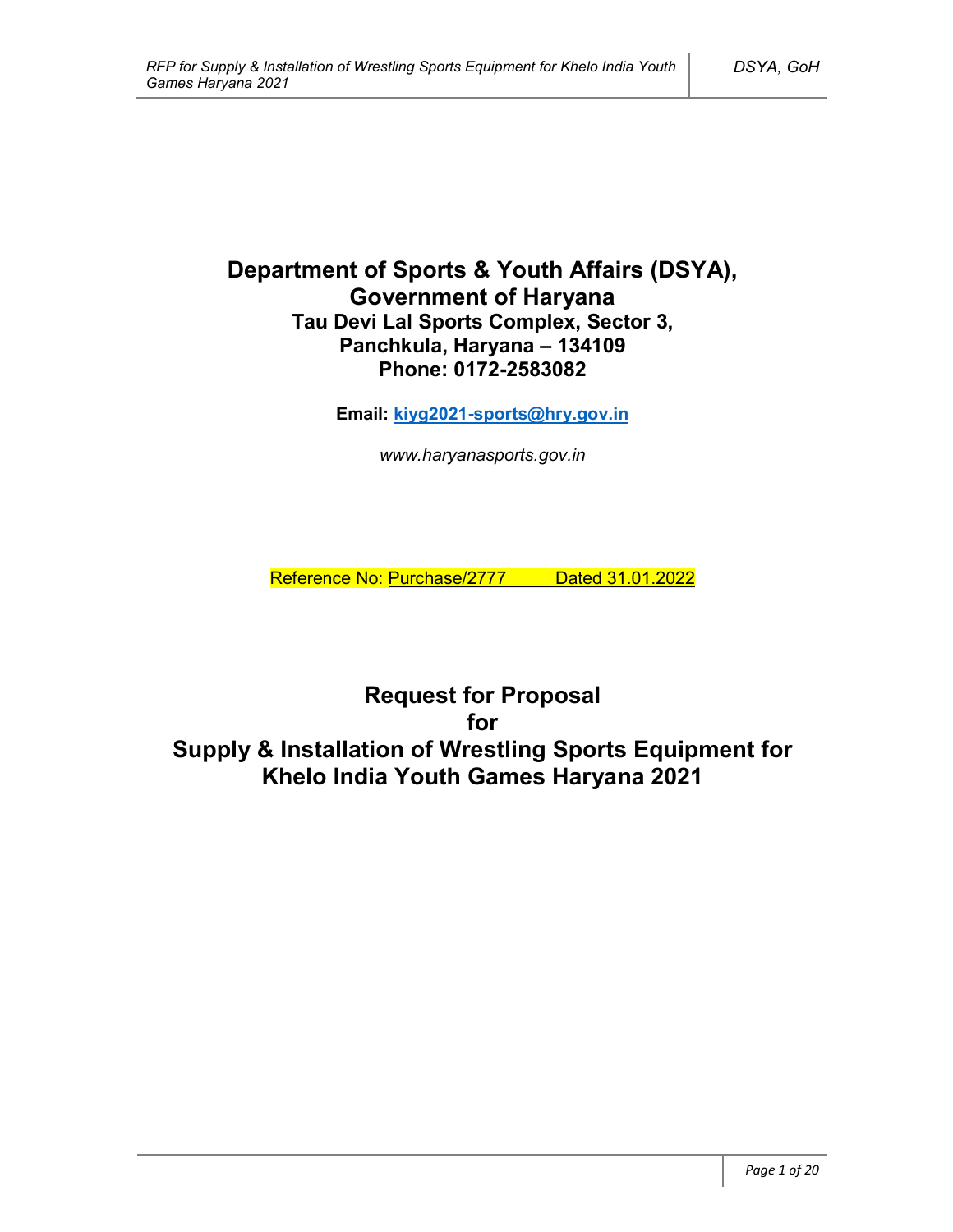**Department of Sports & Youth Affairs (DSYA), Government of Haryana Tau Devi Lal Sports Complex, Sector 3 Panchkula, Haryana – 134109**

> Email: kiyg2021-sports@hry.gov.in www.sportsharyana.gov.in

**RFP No.: Purchase/2777 Dated: 31.01.2022** 

**NOTICE INVITING TENDER (NIT)**

DSYA invites Bids under two bid-basis, i.e. Technical Bid and Financial Bid for *'Supply & Installation of Wrestling Sports Equipment for Khelo India Youth Games Haryana 2021'* for Department of Sports & Youth Affairs *(DSYA)*.

The interested bidders should submit their bids online and physical copies of **only technical proposal** to Tau Devi Lal Sports Complex, Sector 3, Department of Sports & Youth Affairs, Govt. of Haryana, Panchkula, Haryana - 134109, on or before 10-02-2022**.**

Bidders have to download the Bid documents from the e-procurement portal i.e. https://etenders.hry.nic.in after registering themselves on portal and submit e-bids after payment of Bid Processing Fee & Bid Document Fee before last date & time of downloading the e-bids online

All Bidders are advised to see Amendments to RFP, if any, before submission of the bids. In case the Bidder does not submit the amended bids/amendments, it shall be presumed that Bidder has seen the amendments/Amended bids and e-bid shall be evaluated accordingly.

In case schedule date of submission / tender opening date are declared as holiday then tender will be submitted/ opened on the very next working day on earlier schedule time.

DSYA reserves the right to cancel the bid at any time or amend/withdraw any of the terms and conditions contained in the Bid Document without assigning any reason thereof.

> **CEO, Khelo India Youth Games Department of Sports & Youth Affairs Haryana**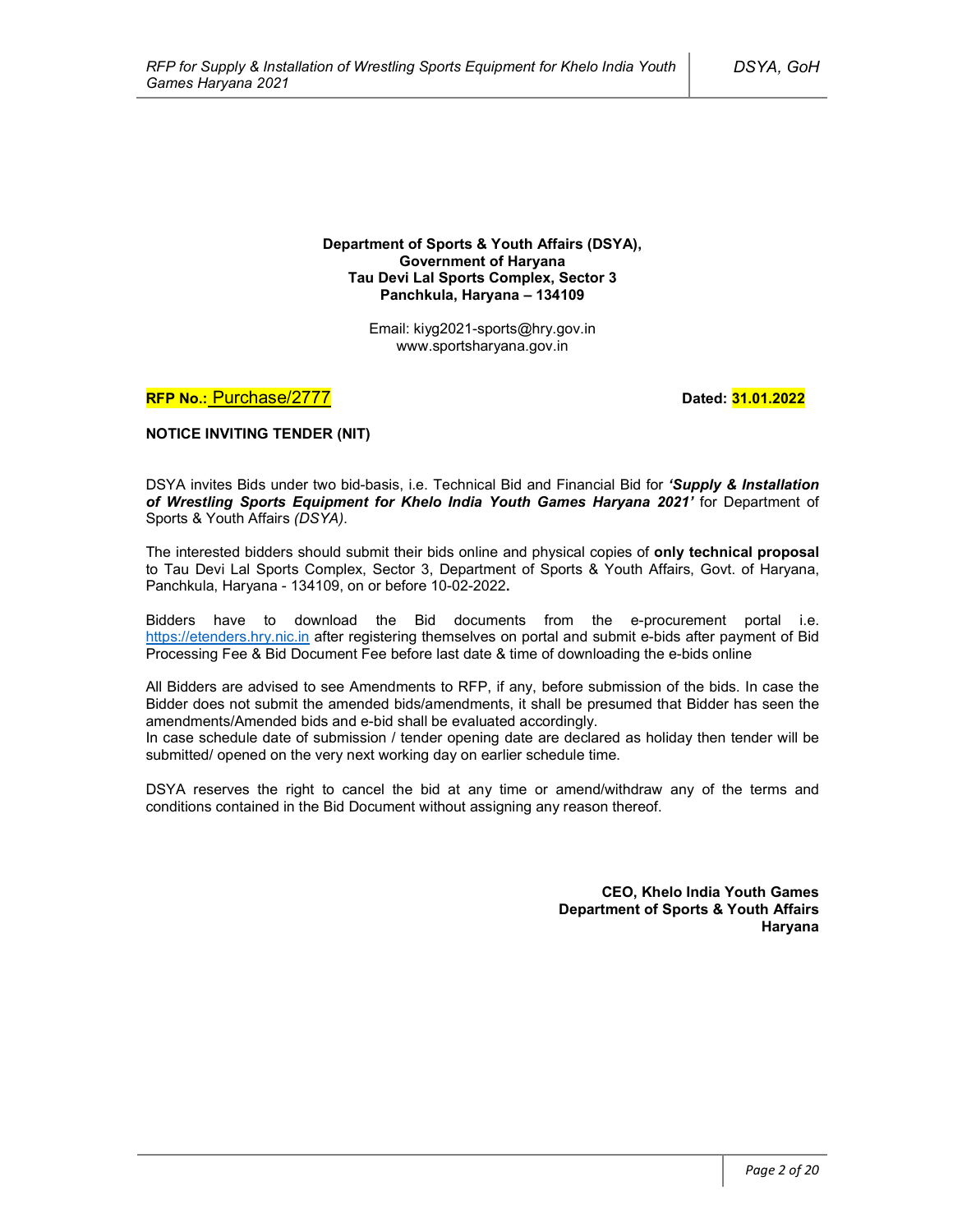### **1. DETAILED NOTICE INVITING E-TENDER**

e-Tender is invited in single stage two cover system i.e. Request for Technical Bid **(online Bid under Technical Envelope and hard copy submission with mentioning Page No)** and Request for Financial Bid (comprising of price bid Proposal under online available Commercial Envelope):

| Sr. No. | <b>Information</b>                                                 | <b>Details</b>                                                                                                                                                                                                                                                                                       |
|---------|--------------------------------------------------------------------|------------------------------------------------------------------------------------------------------------------------------------------------------------------------------------------------------------------------------------------------------------------------------------------------------|
|         | Description of Goods                                               | <b>Wrestling Sports Equipment</b><br>(Annexure-I)                                                                                                                                                                                                                                                    |
| 2       | EMD (to be deposited online) *                                     | 15,000/-<br><b>Account Holder Name: Director,</b><br>Department of Sports & Youth Affairs<br><b>Bank Name: State Bank of India</b><br><b>Account No.: 39454876084</b><br><b>IFSC Code: SBIN0050969</b><br><b>MICR No.: 160002173</b><br>Validity period for the EMD will be up to<br>30th June, 2022 |
| 3       | Tender Document Fee*                                               | $5.000/-$                                                                                                                                                                                                                                                                                            |
| 4       | e-Service Fee (to be deposited online)                             | 1.000 + 18% GST                                                                                                                                                                                                                                                                                      |
| 5       | Start Date & Time of Bid Preparation and<br>Submission             | 01.02.2022, 11.00 Hrs                                                                                                                                                                                                                                                                                |
| 6       | Expiry Date & Time of bid for EMD<br>submission                    | 09.02.2022, 23.59 Hrs                                                                                                                                                                                                                                                                                |
| 7       | Last date and time for submission of<br>proposals through e-Tender | 10.02.2022, 18.00 Hrs                                                                                                                                                                                                                                                                                |

**Note: For relaxation of Tender Fee & EMD** Please refer "Haryana State Public Procurement Policy for MSME -2016" notified vide G.O.No.2/2/2016-4IBII (1) dated20-10-2016 and for Startups/first generation Entrepreneurs as notified vide G.O. No.2/2/2016-4IB-II dated 03.01.2019.

# **2. DATA SHEET**

| Sr. No.        | <b>Activity Description</b>                                                                                  | <b>Details</b>                                                                                                                    |
|----------------|--------------------------------------------------------------------------------------------------------------|-----------------------------------------------------------------------------------------------------------------------------------|
|                | RFP No. and Date of Availability of RFP                                                                      | RFP No.: Purchase/2777<br>Date: 31.01.2022, 1700 Hrs                                                                              |
| $\overline{2}$ | <b>Proposal Due Date</b>                                                                                     | 10.02.2022, 23.59 Hrs                                                                                                             |
| 3              | Technical Proposal Opening Date and<br>submission of hard copy of technical<br>proposal with proper binding. | 11.02.2022, 10.00 Hrs                                                                                                             |
| 4              | <b>Financial Proposal Opening</b>                                                                            | To be communicated later                                                                                                          |
| 5              | Letter of Award (LOA)                                                                                        | To be communicated later                                                                                                          |
| 6              | Office Address - Venue for opening and<br>evaluation of Bids                                                 | Department of Sports & Youth Affairs<br>Govt. of Haryana<br>Tau Devi Lal Sports Complex, Sector 3,<br>Panchkula, Haryana - 134109 |
| $\overline{7}$ | <b>Contact Details</b>                                                                                       | <b>Contact Person:</b><br>Mr. Rajesh Kumar, Superintendent<br>Email id: kiyg2021-sports@hry.gov.in<br>Mobile No: +91 7717307781   |
| 8              | <b>Tender Documents on Website</b>                                                                           | URL for e-tender<br>https://etenders.hry.nic.in/nicgep/app<br>http://www.haryanasports.gov.in/                                    |
| 9              | Method of Selection                                                                                          | Pre-Qualification & L1                                                                                                            |
| 10             | <b>Bid Validity Period</b>                                                                                   | 90 days                                                                                                                           |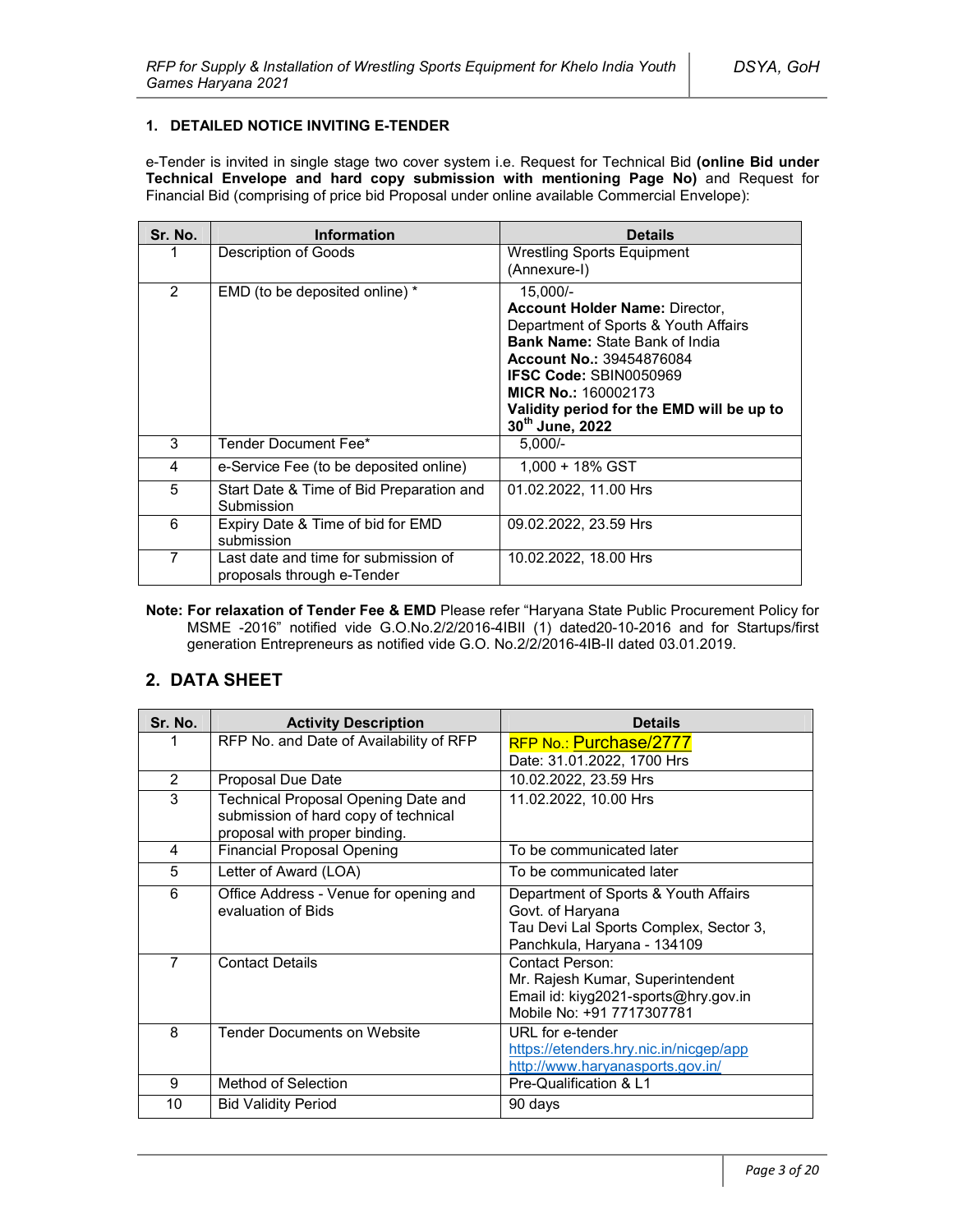# **A. Information to Bidders:**

### **1. Instructions to bidder on Electronic Tendering System.**

Registration of bidders on e-Procurement Portal**,** Information about Digital Certificate, Instructions about Online Payment of Tender Document fee/e-Service Fee/Earnest Money, Important Instructions & Help manual for online bidding and other General issues option available on Home page of NIC e-procurement portal i.e https://etenders.hry.nic.in.

In case bidders need any clarifications or if training required to participate in online tenders they can contact office Timings of Help-desk support & Contract Details: -

The detail may be seen under "Contract US" option available on Home Page of NIC e-Procurement portal i.e https://etenders.hry.nic.in.

For support related to Haryana Tenders in addition to Helpdesk: -

In addition, for support related to Haryana Tenders in addition to helpdesk you may also contact to following: -

E - mail: eproc.nichry@yahoo.com Desk: 0172-2700275

**2.** Date and Time of making payment of tender fee, earnest money deposit (EMD) and eservice fee is as under:

|   | A Online submission of EMD, Tender fee & |  |
|---|------------------------------------------|--|
|   | e-Service Fee Option-1: Through Net      |  |
|   | <b>Banking and Debit card</b>            |  |
| в | Online submission of EMD                 |  |
|   | Option-2: Through RTGS/ NEFT-            |  |
|   | (In case of above, the bidder has to     |  |
|   | pay Tender fee & e-Service fee           |  |
|   | Through Net Banking and Debit card       |  |
|   | as per the given date & time schedule)   |  |

- **3.** As the Bids are to be submitted online and are required to be encrypted and digitally signed, the Bidders are advised to obtain Digital Signature Certificate (DSC) at the earliest. For obtaining Digital Certificate, the Bidders should visit NIC portal https://etenders.hry.nic.in/nicgep/app?page=DSCInfo&service=page
- **4.** The Bidders shall have to pay for the Tender Documents Fee, EMD Fees & e-Service Fee online by using the service of secure electronic payment gateway. The secure electronic payments gateway is an online interface between bidders and online payment authorization networks.
- **5.** The bidders must have Net Banking account in order to pay Tender Document Fee and e-Service Fee.
- **6. Payment of Tender Fee: -** The payment for the Tender Document Fee shall be made by the interested bidder online directly through Net Banking with the available Banks at e- GRAS e-Payment Gateway.
- **7. Payment of e-Service Fee: -** E-Service Fee payment shall be made separately by the interested bidders/ contractors online directly through Net Banking Account.
- **8. Payment of EMD: -** The payment of EMD can be made through Net Banking or RTGS/ NEFT as per details at Para-2 above. In this regard please refer to "Instructions to bidder on Electronic Tendering System.
- **9.** Intending bidders will be mandatorily required to sign-up online (create user account) on the website https://etenders.hry.nic.in to be eligible to participate in the e-Tender. In case the intended bidder fails to pay EMD fee under the stipulated time frame, he/she shall not be allowed to submit his/ her bids for the respective event/Tenders.
- **10.** In case of payment of EMD through RTGS/ NEFT, the interested bidders must remit the funds at least on or before **09.02.2022 upto 23:59 Hrs;** and make payment via RTGS/NEFT to the beneficiary account number specified under the online generated challan. The intended bidder/ Agency thereafter will be able to successfully verify their payment online, and submit their bids on or before the expiry date & time of the respective events/ Tenders at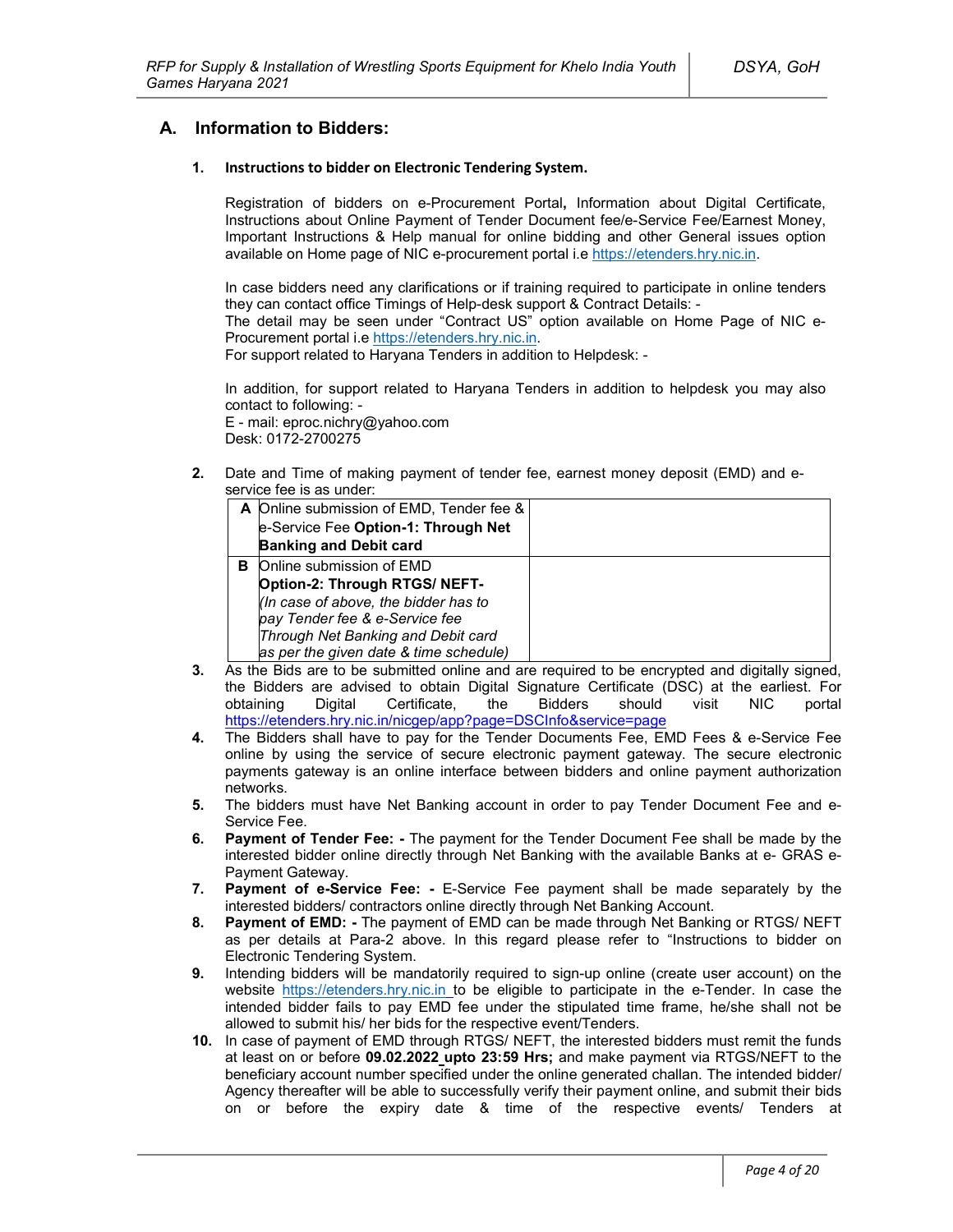### https://etenders.hry.nic.in

- **11.** However, the details of the EMD, Tender document Fee & E Service Fee are required to be filled/ provided at the time of online Bid Preparation.
- **12.** Online Technical Envelope—Reference details of the Earnest Money Deposit, Tender Document Fee & e - Service Fee instrument and scanned copies of supporting documents and QR/technical criteria with proper index and page numbering on all the documents have to be provided as per **Annexure-A** of this document.
- **13.** If the tenders are cancelled or recalled on any grounds, the Tender Document Fee and e-Service Fee will not be refunded to the bidder.
- **14.** If any queries related to this RFP, Bidders can submit their queries only through the official email id kiyg2021-sports@hry.gov.in before 5.00PM on working days.

# **B. Brief Description of Procuring Sports Equipment / items:**

| Sr. No   Description                                          | Quantity | <b>Place of Delivery</b>                                     |
|---------------------------------------------------------------|----------|--------------------------------------------------------------|
| Supply & installation of Wrestling<br><b>Sports Equipment</b> | 4 Items  | Tau Devi Lal Sports Complex,<br>Sector-3, Panchkula, Haryana |

The detailed technical specifications/description of the above items are available at **Annexure-I** of this document. **Only mentioned brand will be acceptable.** 

# **C. Specific Terms & Condition/ Eligibility Criteria related to above items: -**

| 1.             | The Bidder must be a Single Business Entity for the<br>purpose of this Invitation for RFP Document, a business<br>entity shall mean a company registered in India under<br>the Companies ACT, 1956 or 2013 or a partnership firm<br>registered under The Limited Liability Partnership Act,<br>2008 or The Indian Partnership Act 1932.                                                                                     | Registration<br>Certificate<br>of<br>Incorporation(s).                                                                                            |
|----------------|-----------------------------------------------------------------------------------------------------------------------------------------------------------------------------------------------------------------------------------------------------------------------------------------------------------------------------------------------------------------------------------------------------------------------------|---------------------------------------------------------------------------------------------------------------------------------------------------|
|                | JV/Consortium not Allowed.                                                                                                                                                                                                                                                                                                                                                                                                  |                                                                                                                                                   |
| 2 <sub>1</sub> | Average annual turnover of the Bidder in the last 3<br>years i.e. 2017-18, 2018-19 and 2019-20 must be at<br>least 01 Crore from sale of sports equipment/items &<br>Sports Apparel.                                                                                                                                                                                                                                        | Audited<br>Financial<br>Statements/Certificate<br>from<br>Auditor<br>should<br>be<br>statutory<br>submitted as per the enclosed<br>Annexure- 'F'. |
| 3.             | Bidder<br>relevant<br>The<br>must<br>have<br>experience<br>in.<br>undertaking any three (03) similar* assignments in the<br>last seven (07) years (International/National level).<br>Note: *Supply and installation of sports equipment for<br>Central Government/State Government/ National Sports<br>Federation / State Sports Federation.                                                                                | Work Order/ Client Certificate/<br>Certificate<br>Completion<br>(Please)<br>provide a list of assignments<br>before attaching relevant evidence.  |
| 4.             | The Bidder should be in the business of sale of Sports<br>Equipment as Original equipment manufacturer (OEM)<br>for at least 05 Years as on March 31 <sup>st</sup> , 2021.<br>0R<br>In case the Bidder is not a manufacturer (OEM) then the<br>bidder should be an authorized supplier / dealer of the<br>manufacturer and in business of supplying sports<br>equipment for more than one (01) year as on March<br>31,2021. | Proof of OEM / Authorisation<br>Certificate<br>period clearly<br>specified)<br>(with<br>should be submitted as per the<br>enclosed Annexure- 'C'. |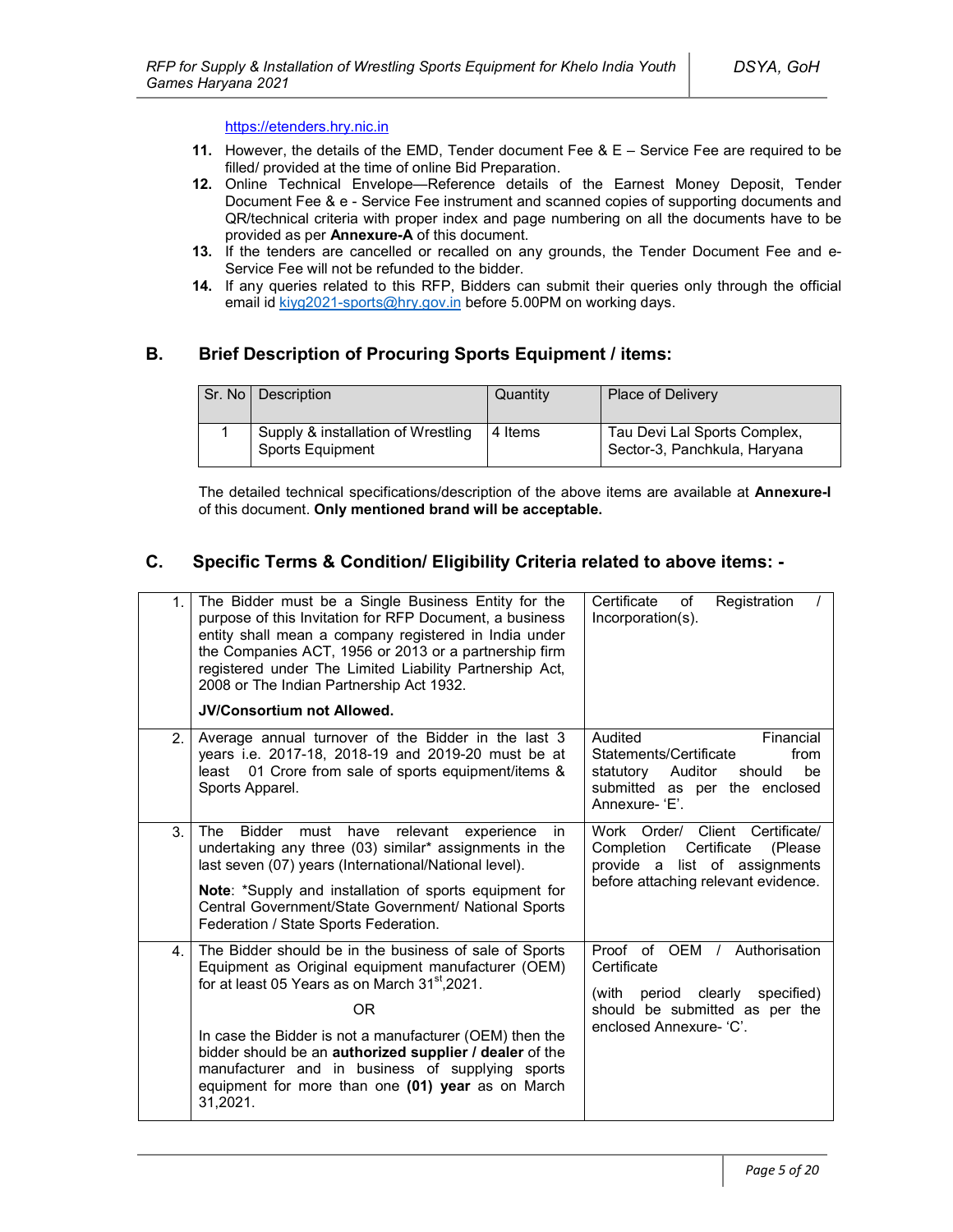| 5.  | The equipment should be supplied to Tau Devi Lal sports complex, Sector-3, Panchkula,<br>Haryana.                                                                                                                                                                                                                                                                                                                                                                                                                                                                         |  |  |
|-----|---------------------------------------------------------------------------------------------------------------------------------------------------------------------------------------------------------------------------------------------------------------------------------------------------------------------------------------------------------------------------------------------------------------------------------------------------------------------------------------------------------------------------------------------------------------------------|--|--|
| 6.  | The suppliers are required to submit the detail of sports equipment/items as per Annexure-II.<br>The intending supplier shall also have to mention, the detailed specifications, name of<br>manufacturer/make, model of the article and has to enclose the catalogue in PDF format with<br>image/ pictures of the material offered, for which the rates are quoted as per the below format.                                                                                                                                                                               |  |  |
|     | Item No                                                                                                                                                                                                                                                                                                                                                                                                                                                                                                                                                                   |  |  |
|     | Name of the Item                                                                                                                                                                                                                                                                                                                                                                                                                                                                                                                                                          |  |  |
|     | Offered Make & Model                                                                                                                                                                                                                                                                                                                                                                                                                                                                                                                                                      |  |  |
|     | <b>NIT</b><br>Specification<br>Compliance<br>as<br>per<br>(Yes/No)                                                                                                                                                                                                                                                                                                                                                                                                                                                                                                        |  |  |
|     | Offered item with Original Images                                                                                                                                                                                                                                                                                                                                                                                                                                                                                                                                         |  |  |
|     | Above format should be proper in one page for each item. The photocopies/ Xerox /fax of<br>these documents will not be considered. In absence of the above original documents, the<br>item(s) offered will not be considered. The preference will be given to the items bearing ISI/ISO<br>/quality control make for the sports material & goods.                                                                                                                                                                                                                         |  |  |
|     | In case of doubt in material, supplied by the firm/bidder, the expenditure incurred on getting the<br>material tested will be borne by the bidder. If, even after approval, information / facts submitted<br>by the bidder are found misleading / incorrect etc., DSYAGOH reserves the right to reject the<br>tender for the current / future supply or may impose penalties as deemed fit. Non-compliance<br>of any of the terms & conditions of the tender will also warrant above penalties.                                                                           |  |  |
| 7.  | The intending supplier should quote the rates inclusive of all expenses, charges, taxes, duties,<br>transportation, packing and forwarding, insurance etc. inclusive of all applicable taxes and<br>freight charges for Tau Devi Lal sports complex, Sector-3, Panchkula, Haryana. Rate quoted<br>shall also include Supply, Installation, and Commissioning & On-site training for operation of<br>equipment. The financial must be submitted in the bidder's letter head with seal and sign.                                                                            |  |  |
| 8.  | The minimum warranty/guarantee period shall be of two (2) years for equipment/ items. Not<br>applicable for the Items which are subject to non-warranty. However, DSYA will verify whether<br>the quoted equipment's/items are falling under warranty or non-warranty. Decision of the<br>DSYA will be final in this regard. Any period over and above the minimum period mentioned<br>shall also be accepted.                                                                                                                                                            |  |  |
| 9.  | For imported equipment if supplied directly from foreign): The custom clearance,<br>transportation, insurance etc. of the equipment from the port of entry in the country to the<br>consignee's place shall be sole responsibility of the supplier and its agent. These are to be<br>shown separately in the price bid. However, for custom duty exemption wherever applicable for<br>import of sports equipment/goods KIYG, 2021 secretariat will apply to the appropriate<br>authority. The seller and his agent should liaison the claim for exemption of Custom Duty. |  |  |
|     | 10. Technical specification of the sports equipment used in competitions should be as per rule of<br>the International / National Federation/Association of concerned disciplines.                                                                                                                                                                                                                                                                                                                                                                                        |  |  |
| 11. | DSYAGOH will be legally competent to cancel the supply order and also to take any other<br>action against the supplier including imposing any penalty during or till the final execution of<br>the supply, in case the supplier is ever found to have committed any fraud against DSYAGOH<br>in supplying the material or indulged in any other malpractices thereof causing any financial<br>losses during contract period.                                                                                                                                              |  |  |
|     | 12. The bidders will give a self-attested declaration on Rs 100/- stamp paper that the quality and<br>brand of sports equipment used in competitions and quoted in the tender are correct and as<br>per rule of International/National/Associations of concerned disciplines. In case of any defect,<br>DSYAGOH may impose penalty as deemed fit and will have the right to make recovery from<br>security or any pending bills or and take any legal action as deemed fit.                                                                                               |  |  |
| 13. | The Bidder must submit information with supporting documents as specified in Annexure III.                                                                                                                                                                                                                                                                                                                                                                                                                                                                                |  |  |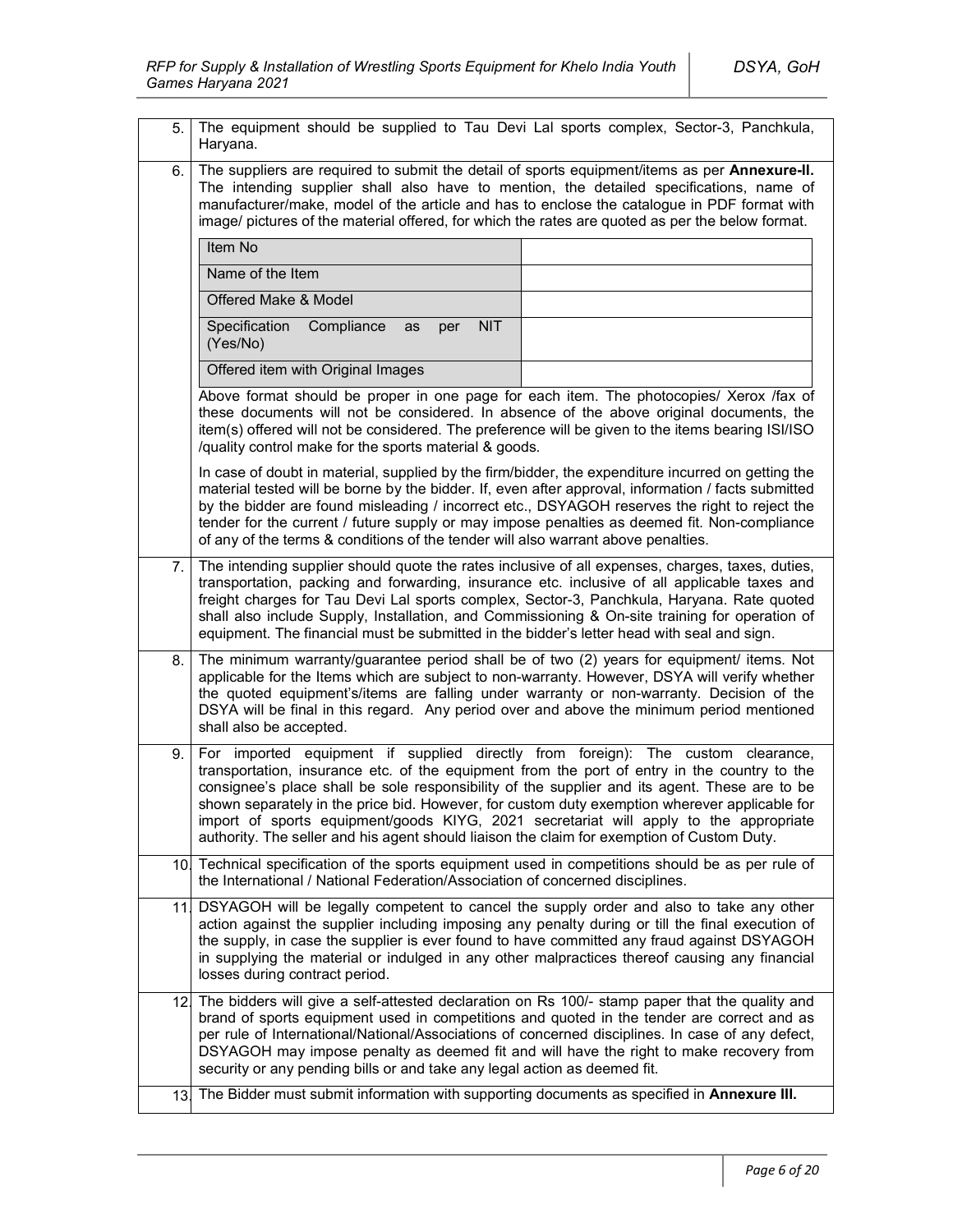|     | 14. DSYAGOH considering, past performance of the tenderer, reserves the right to reject any<br>tender.                                                                                                                                                                                                                                                                                                                                                                                                                                                                                                                                                                                                                                                                                                                                                                                                                                              |  |
|-----|-----------------------------------------------------------------------------------------------------------------------------------------------------------------------------------------------------------------------------------------------------------------------------------------------------------------------------------------------------------------------------------------------------------------------------------------------------------------------------------------------------------------------------------------------------------------------------------------------------------------------------------------------------------------------------------------------------------------------------------------------------------------------------------------------------------------------------------------------------------------------------------------------------------------------------------------------------|--|
|     | 15. In case, any dispute arises in regard to the tender, the decision of the DSYAGOH will be final<br>and binding.                                                                                                                                                                                                                                                                                                                                                                                                                                                                                                                                                                                                                                                                                                                                                                                                                                  |  |
|     | 16. In case of litigation, the courts at Panchkula only will have jurisdiction for deciding case<br>according to Indian law in force.                                                                                                                                                                                                                                                                                                                                                                                                                                                                                                                                                                                                                                                                                                                                                                                                               |  |
|     | 17 The technical bids will be opened first and financial bids of only those bidders shall be opened<br>whose Technical bids are accepted by the competent authority.                                                                                                                                                                                                                                                                                                                                                                                                                                                                                                                                                                                                                                                                                                                                                                                |  |
| 18. | It must be noted that this is just an enquiry and does not amount to any commitment on the<br>part of DSYAGOH to order any products offered. The decision of DSYAGOH in this regard<br>would be final and be entirely, at its discretion.                                                                                                                                                                                                                                                                                                                                                                                                                                                                                                                                                                                                                                                                                                           |  |
|     | 19. The supplier shall not dispatch the ordered material after expiry of the delivery period. The<br>supplier shall apply to DSYAGOH for extension of delivery period and obtain approval before<br>dispatch. In case the supplier dispatches the goods late, without obtaining an approval for<br>extension, it would be doing so at its own risk and no claim for payment for such supply and /<br>or any other expense related to such supply shall lie against DSYAGOH.                                                                                                                                                                                                                                                                                                                                                                                                                                                                         |  |
|     | 20. The supplies received, if not found as per specification of tendered items, are liable to be<br>rejected                                                                                                                                                                                                                                                                                                                                                                                                                                                                                                                                                                                                                                                                                                                                                                                                                                        |  |
| 21  | Supply will be made in full quantity within the stipulated time and at place indicated in the<br>supply order.                                                                                                                                                                                                                                                                                                                                                                                                                                                                                                                                                                                                                                                                                                                                                                                                                                      |  |
| 22. | Software up-gradation, if any, during the Guarantee/Warranty shall be provided by the Supplier<br>free of cost.                                                                                                                                                                                                                                                                                                                                                                                                                                                                                                                                                                                                                                                                                                                                                                                                                                     |  |
| 23. | Delivery period: - The delivery of the store is required in full quantity within 21 days from the<br>date of issue of supply order.                                                                                                                                                                                                                                                                                                                                                                                                                                                                                                                                                                                                                                                                                                                                                                                                                 |  |
| 24. | Payments terms: - Hundred percent (100%) payment of the contract price subject to recoveries<br>/ liquidated damages/shortages etc., if any, shall be paid on receipt and inspection of goods in<br>good condition (including installation & commissioning) and upon submission of the following<br>documents:<br>Suppliers certificate that the amount shown in the invoice are correct in terms of the<br>i.<br>contract and that all terms and conditions of the contract have been complied with;<br>Four copies of Supplier's invoice showing contract number, goods description, quantity,<br>ii.<br>unit price and total amount;<br>Acceptance Certificate, in original issued by the authorized representative of the<br>iii.<br>consignee;<br>Two copies of Packing list identifying contents of each lot;<br>iv.<br>Insurance certificate;<br>v.<br>Warranty Certificate (Wherever Applicable)<br>vi.<br>vii. -<br>Certificate of origin. |  |

**Note**: The format of the Technical Bid/ Index for the Technical Bid Documents will be as per **Annexure-A** of this document and the bidders are requested to upload their Technical Bids on the Portal with index as provided in **Annexure-A.**

**In case of non-submission of required Eligibility Documents as at Annexure-A, the bid of the firm will not be considered and no further chance will be given for the submission of these documents. However, clarification, if any, of already submitted documents maybe obtained in case required as per the rules.**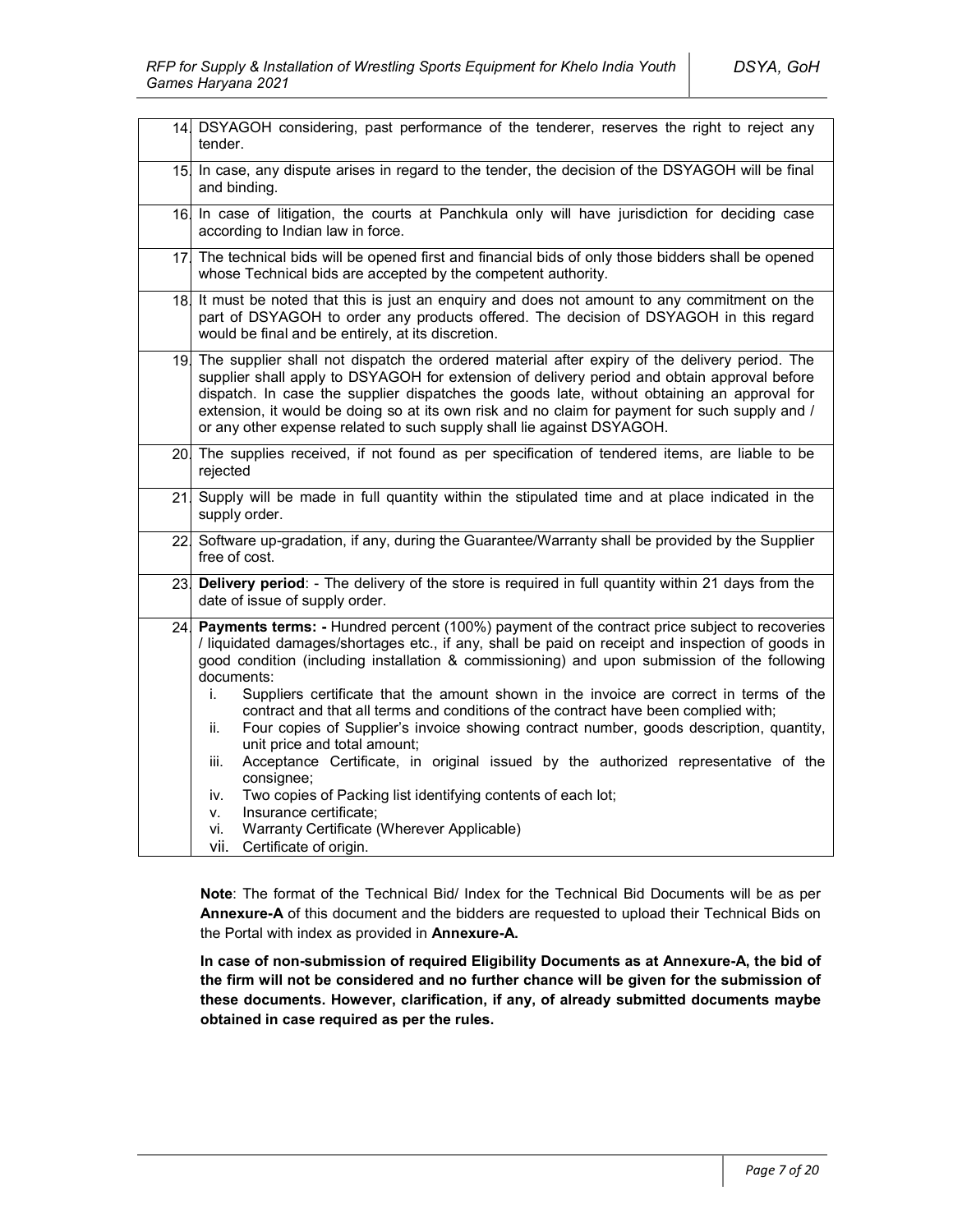**Standard Terms and Conditions** (wherever applicable these terms & conditions will overrule the specific terms and conditions as at Para 'C' above): -

### **1. EMD: -**

The firms are required to deposit Earnest Money as indicated above failing which the tenders are liable to be rejected. Manufacturing Micro & Small Enterprises (MSEs) of the State, Startups/ First Generation Entrepreneurs of the State, Central or Haryana Public Sector Enterprises and "approved sources" as declared by the Industries Department, Haryana, are exempt from the deposit of EMD.

#### **2. Performance Security:**

The successful Tenderer/Bidder shall be required to deposit Performance Security Deposit within 14 days of issuance of LOA as under: -

| Sr.<br>No. | <b>Type of Firm/Enterprises</b>                  | <b>Value of Performance Security</b><br><b>Deposit</b>           |
|------------|--------------------------------------------------|------------------------------------------------------------------|
|            | Haryana based firms: -                           |                                                                  |
|            | (i)<br>Enterprises (MSEs)                        | Haryana Based Micro and Small (i) @0.2% of the value of contract |
|            | Haryana based other firms<br>(ii)<br>enterprises | (ii) @2% of the value of contract                                |
|            | Other States/ UTs based firms                    | @ 3% of the value of contract                                    |

**#** *Haryana based MSEs will be eligible for performance security deposit @ 0.2% who have filed SSI Certificate/EM Part-II/Udyog Aadhaar Memorandum (UAM)/Udyam Registration in Haryana and who participate directly in the tendered/quoted items and offering to supply the entire* Work/Supply Order by their enterprise*.*

The conditions governing the above may kindly be seen in the notification dated 14.12.2020.

The performance security in excess of the EMD already deposited can be submitted in the shape of Demand Draft/Call Deposit Receipt/Banker's Cheque or in the shape of equivalent Bank Guarantee of any scheduled bank with branch in Panchkula. The performance security shall be returned after the successful completion of the warranty period.

In case of Bank Guarantee, the successful bidder shall furnish the performance security for the required amount (as per the above table) valid up to 180 days beyond the warranty period and further revalidating till the warranty in case of replacement during warranty period.

### **3. Price Fall Clause:**

Price Fall Clause is that the price quoted in the tender/quotation or approved in the Rate Contract for the stores shall not exceed in any way the lowest price at which the tenderer quote for the supply the stores of identical description to Central / State Government Institutions/Undertakings/any other person during the delivery period/currency period of the rate contract. If, at any time during the delivery period/currency period, the successful tenderer reduces the rates/sale price of the quoted stores to any person at the price lower than the price chargeable under the supply order/ rate contract, the tenderers should forthwith notify such reduction and inform this office and the price payable under the supply order/contract for the stores supplied after the date of coming into force of such reduction of the rates shall stand correspondingly reduced to that level. The successful tenderers shall promptly notify the reduction of rates to this office as well as to the concerned Indenting Officer/ Consignees. The tenderer shall also give a certificate on their bills that the rates charged by them are not in any way higher to those quoted by them to the Central and other State Government etc., during the corresponding period. The Indenting Officer shall be required to ensure that requisite certificate is given by the concerned firm on the bills before releasing their payments.

**4. Penalty to firm on Delay in delivery:** Should the contractor fail to deliver or dispatch any consignment within the period prescribed for such delivery or dispatch stipulated in the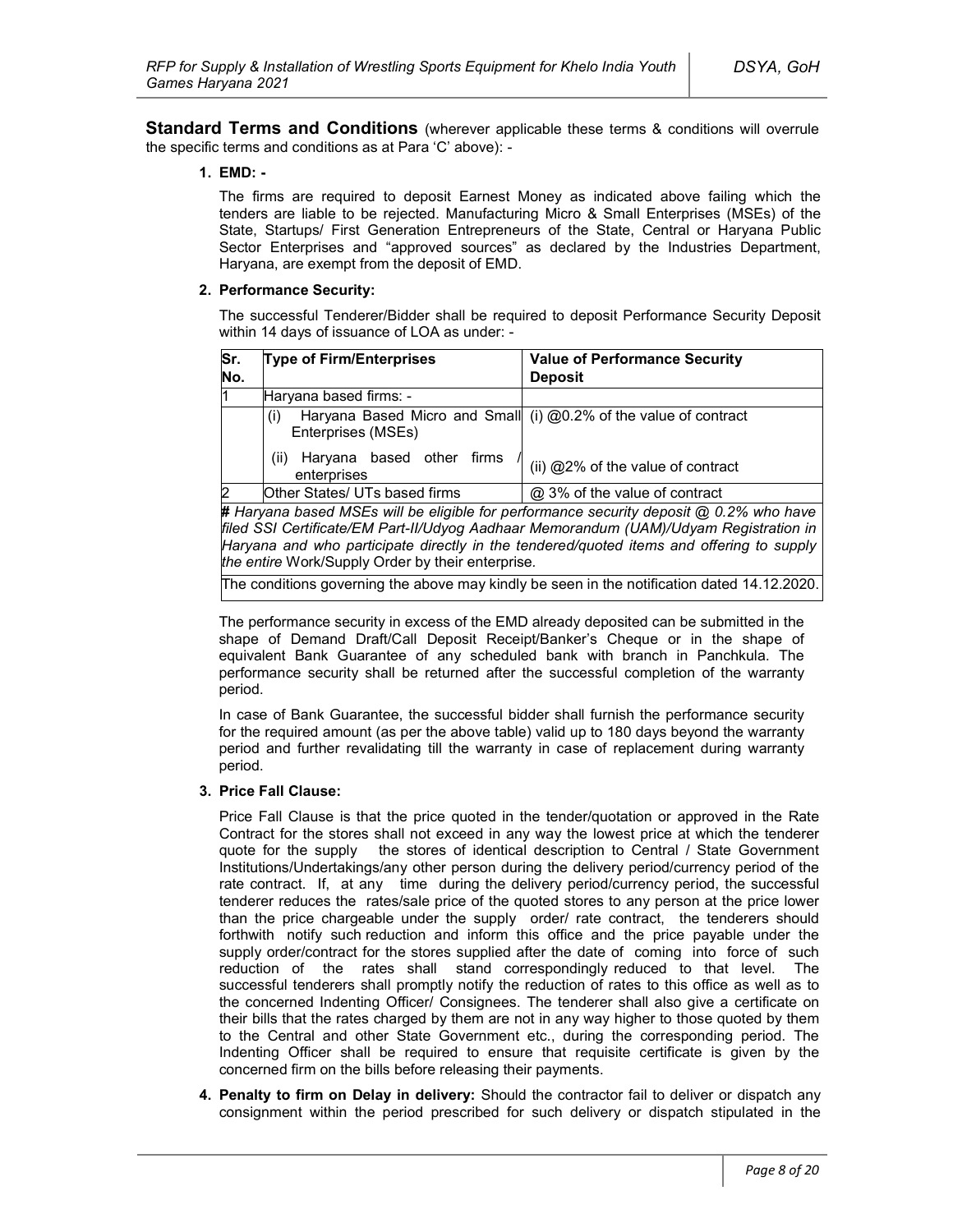supply order, the delayed consignment will be subject to 2% penalty per consignment per month recoverable on the value of the stores supplied.

**5.** The bidders are required to quote the basic rates, the delivery/ transportation costs/ applicable GST and duties etc., and the place of billing for the supply of stores clearly and separately. The bidders are required to intimate the place of billing.

#### **6. Penalty Clause for Department/ Govt. Agencies for delay in Payment**

Delay in payments to the suppliers beyond the stipulated credit period indicated in the supply order, unless supported by cogent reasons and approved by a higher authority, will attract penal interest on the defaulting amount  $@$  Rs. 25/- per rupees one lakh per day of delay beyond the stipulated credit period.

#### **7. Negotiation of Rates**

Regarding negotiations of rates, policy issued by the State Government vide G.O. No.2/2/2010-4-IB-II dated 18.06.2013, G.O. No.2/2/2010-4-IB-II dated 16.06.2014, G.O. No.2/2/2010-4-IB-II dated 09.02.2015 will be applicable.

#### **8. Concession to MSMEs of State:**

The State Government has notified "Haryana State Public Procurement Policy for MSME - 2016" which will be applicable in respect of concessions to Haryana based MSMEs and KVIs. For claiming the relevant concession/s like Tender Fee, Earnest Money Deposit (EMD), Turnover, Exemption in respect of Past Performance & Experience, Purchase Preference and Performance Security, the bidders are required to submit the documentary proof from Government authorities showing that they come under Haryana based manufacturing MSME/KVI units as the case may be e.g. **\***Entrepreneurs Memoranda in Haryana in bidder's name and further subject to fulfilment of eligibility criteria as provided in the said Policy of 2016.

**\*Note:-** To claim the concessions/benefits under the above policy, the bidder is required to submit SSI Certificate/Manufacturing Entrepreneurs Memorandum (part-II) issued by the Industries Department Haryana in respect of the quoted item / Udhyog Aadhaar Memorandum (UAM)/Udhyam Registration of Haryana based manufacturing enterprises in respect of the quoted item *(Ref. Industries & Commerce Department Haryana Memo No.TS/DS&D/11389-A Dated 03.07.2018)* and further subject to fulfilment of eligibility criteria as provided in the said Policy of 2016 and amendments from time to time

### **9. Concession/benefits to Startups/First Generation Entrepreneurs of State:**

The State Government has notified "Concession/benefits in Public Procurement to Startups/First Generation Entrepreneurs of State" which will be applicable in respect of concessions to Startups/First Generation Entrepreneurs of State. For claiming the relevant concession/s like Tender Fee, Earnest Money Deposit (EMD), Turnover, Exemption in respect of Past Performance & Experience, Purchase Preference and Performance Security, the bidders are required to submit the documentary proof as per the said policy.

**10.** In case of evidence of cartel formation by the bidder(s), the EMD is liable to be forfeited along with other actions as are permissible to Government like filing complaints with the Competition Commission of India and/ or other appropriate forums.

### **11. Purchase Preferences for approved Sources**

The DSYA Haryana, reserves the right to allow purchase preference to the approved sources, including Central or Haryana State Public Sector Undertakings/Enterprises, provided that such approved source takes part in the bidding process and the quoted prices of the approved source is within 10% of the lowest acceptable price, other things being equal. However, such purchase preference would be available to the approved source only at the lowest acceptable price.

- **12. Preference to Make in India: -** The public procurement in the State in reference to "Preference to make in India" shall be governed by Govt. Order No.02/08/2020-4IB-II dated 18.11.202 or as amended from time to time in this regard)
- **13. Restriction in Public procurement from bidders of certain Countries: -** The restriction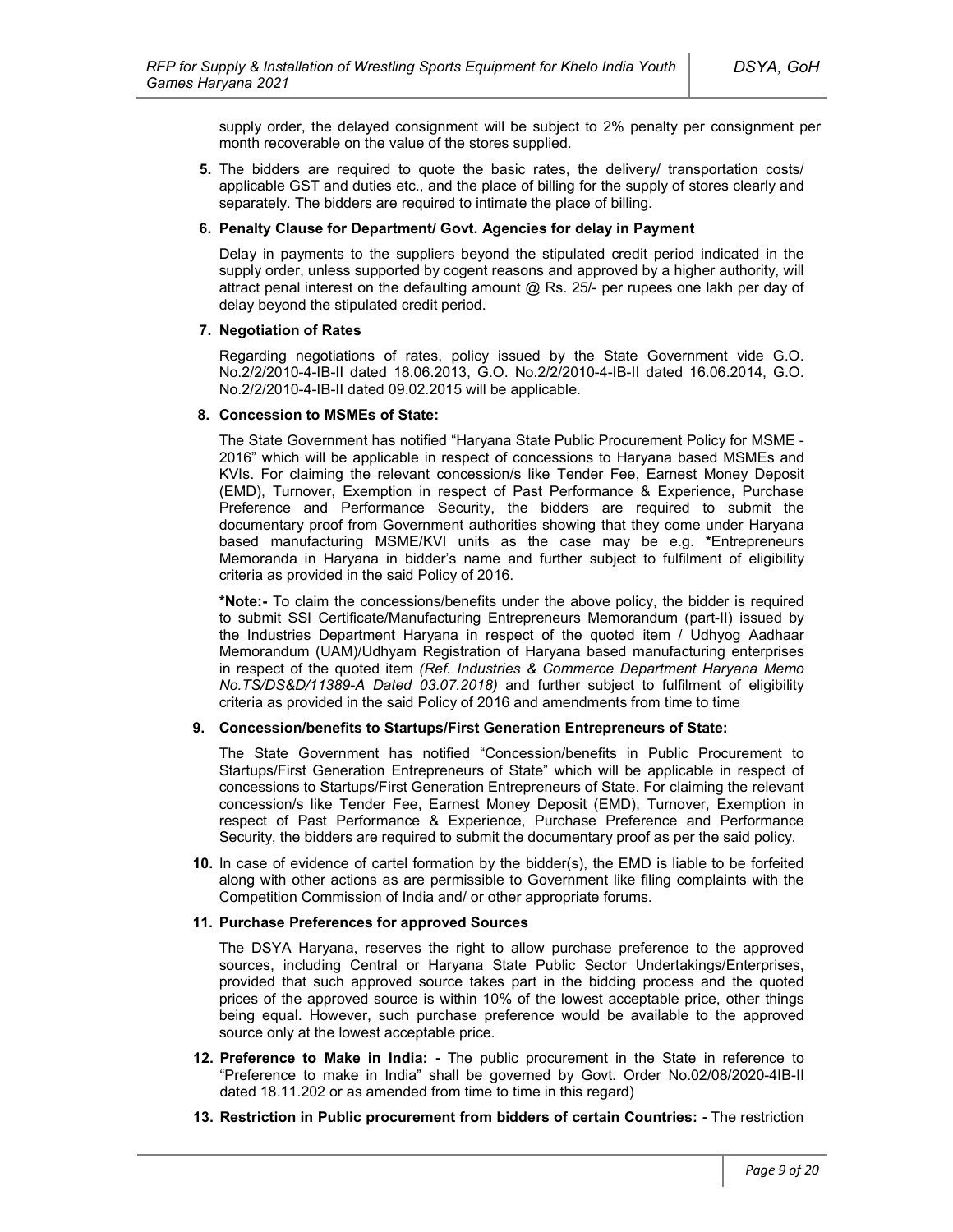on procurement from bidders from a Country or Countries on grounds of Defense of India or matters directly or indirectly related thereto including National Security shall be governed by Govt. Order No.02/09/2020-4IB-II dated 10.12.2020 or as amended from time to time in this regard).

#### **14. Penalty clause for rejected samples/ material offered by the Bidder:**

In case, the material offered for inspection by the firm fails to meet the specifications stipulated in NIT/Order/Contract and the samples are rejected by the Inspecting Committee, the Indenting Department will have the right to levy a penalty at 0.1% of the total order value. In case, the material offered for inspection fails during the 2nd inspection also, the Indenting Department will have the right to increase the penalty to 0.25% of the total order value. In case, the material offered fails during the 3rd and final inspection also, the firm will be liable for penal action including forfeiture of security, risk purchase, debarring/ blacklisting in future, and no further opportunity for inspection would be provided to the supplier firm.

#### **15. Grievance Redressal Mechanism for dealing with the representations/ complaints/ letters of the participating bidders/ firms:**

A time bound Grievance Redressal Mechanism for dealing with the representations/ complaints/ letters of the participating bidders/ firms in the tendering process in the State Public Procurement will be governed by State Government Policy. All the bidders/ firms who want to make any representation/ complaint against any issue related to their technical scrutiny of the bids may do the same within 5 working days (up to 05:00 P.M. of the Fifth Working day) of the date of issue of letter/ intimation regarding their **As per NIT/ Not as per NIT status.** They have to ensure that their communication is delivered/ reached within 5 working days and delay in postal will not be counted as a valid reason. No representation/ complaint in whatsoever manner from the bidders/ firms will be entertained after the opening of Financial Bid.

**16. Blacklisting**: - The firm should not be blacklisted/debarred either in Government Departments/Agencies in State of Haryana or Central Government Departments/Agencies etc. as on the date of submission of the bid in the present tender. Declaration for the same should be submitted as per the enclosed Annexure- 'D'.

### **17. Arbitration Clause**

In the case of dispute arising upon or in relation to or in connection with the contract between the Employer and the Supplier, which has not been settled amicably, any party can refer the dispute for Arbitration under The Arbitration and Conciliation Act, 1996. Such disputes shall be referred to an Arbitral Tribunal consisting of 3 (three) arbitrators, one each to be appointed by the Employer and the Supplier, the third arbitrator shall be chosen by the two arbitrators so appointed by the parties and shall act as Presiding Arbitrator. In case of failure of the two arbitrators, appointed by the parties to reach a consensus regarding the appointment of the third arbitrator within a period of 30 days from the date of appointment of the two arbitrators, the Presiding arbitrator shall be appointed by the Principal Secretary to Government of Haryana, Department of Sports & Youth Affairs, Chandigarh. The Arbitration and Conciliation Act, 1996 and any statutory modification or re-enactment thereof, shall apply to these arbitration proceedings.

Arbitration proceedings shall be held in India at Panchkula, Haryana and the language of the arbitration proceedings and that of all documents and communications between the parties shall be English.

### **18. Jurisdiction**

All disputes will be settled within the jurisdiction of the Head Quarters of Director, DSYA, Haryana at Panchkula.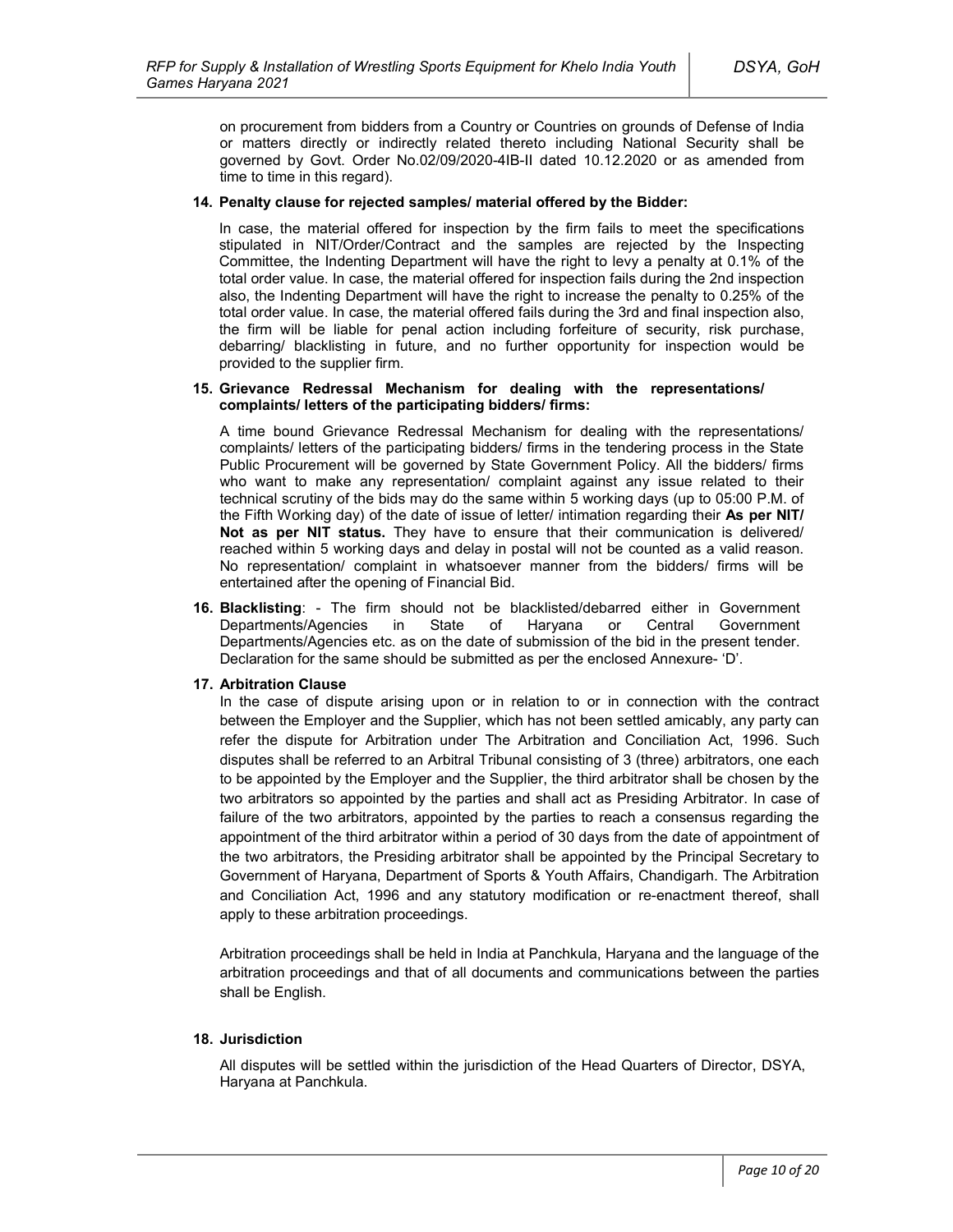# **E. OTHER TERMS AND CONDITIONS**

- 1. The firms are required to mention bifurcation of their rates showing the detail of Basic Rates, GST, Duties etc. in their bid. In case, the supplies are delayed by the firm beyond the stipulated delivery period & there has been any upward revision in the rates of GST/ Duties ON THE CONTRACTED ITEM, no such increase will be allowed. However, if there has been any reduction in GST/Duties, the same will be availed. No variation in GST/ Duties on raw material will be applicable.
- 2. All documents to be submitted by the tenderers with their offer should be self-attested in case the same are copies of original documents.
- 3. The Earnest money of the tenderers will be forfeited to Govt. account and blacklisting/ debarring besides other penal action, if they withdraw their offer/ rates or modify the terms & conditions of the same at any time during the validity of their offer before acceptance.
- 4. The authorized dealer should submit authority letter of their manufacturer, to quote the rates on their behalf failing which tender is liable to be rejected.
- 5. When manufacturer as well as its dealer/s both quote the rates in the same purchase case, then for the purpose of distribution of order, they will be considered as one offer & the order/rate contract will be placed on that firm only which has quoted lower rates among such offers & the offer is as per NIT.
- 6. The Bid i.e. Technical Bid as well as Financial Bid is to be submitted online on web portal https://etenders.hry.nic.in/nicgep/app. The Technical Bids uploaded on the portal should have proper indexing and page numbering on all the documents forming the Technical bid. Any supporting documents if required is to be submitted in online mode only along with their Technical Bids by due date and time.
- 7. The Financial bid/s of only those bidders/ items will be opened who qualify on the basis of their Technical Bids and wherever required approval of samples. The date & time of opening of the Financial bids will be intimated in the due course. The financial must be submitted in the bidder's letter head with seal and sign.
- 8. The offer without prescribed Earnest Money, Tender Fee & E-Service fee is liable to be summarily rejected. The deficiency in the remaining documents and tender requirement can be made subject to the decision by DSYA, Panchkula, Haryana
- 9. The quantity of Stores can be increased or decreased.
- 10. Notwithstanding anything contained in the Tender, DSYA reserves the right to accept or reject any Bid, and to cancel the bid process and reject the Tender, at any time, without thereby incurring any liability to the affected Bidder or Bidders and without any obligation to inform the participating/affected Bidder (s) the reason for such decision.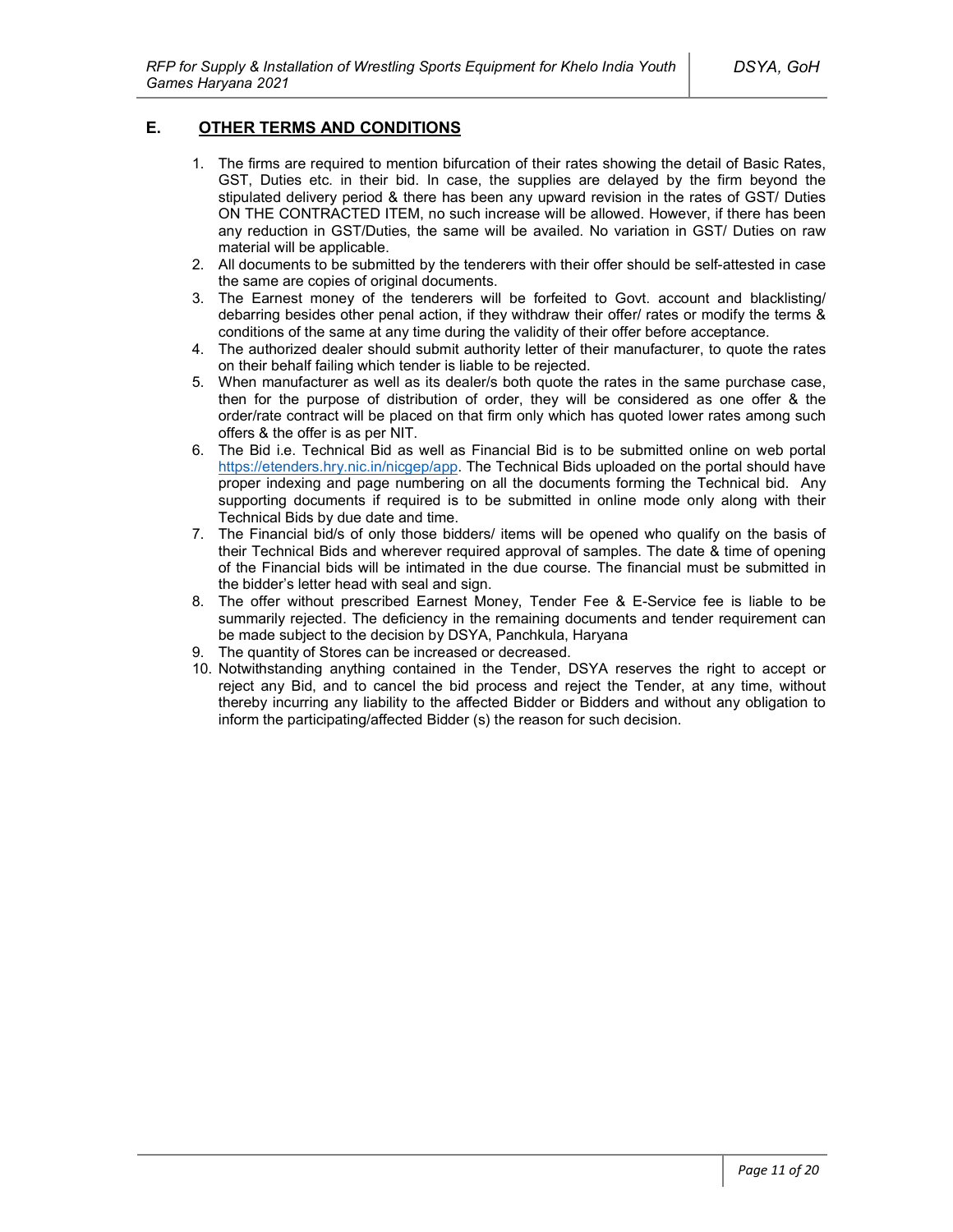# **Annexure- 'A'**

| Sr.<br>No.              | Name of the document                                                                                                                                                                                                                                                                                                                                                                                                                                                   | <b>Status</b><br>of l<br>submission<br>(Yes/No) | Page Number as per<br>numbering given to the<br>technical<br>bid<br>documents<br>uploaded<br>on the portal |
|-------------------------|------------------------------------------------------------------------------------------------------------------------------------------------------------------------------------------------------------------------------------------------------------------------------------------------------------------------------------------------------------------------------------------------------------------------------------------------------------------------|-------------------------------------------------|------------------------------------------------------------------------------------------------------------|
| $\mathbf{1}$            | All the documents submitted by the bidder as part of<br>its Technical Bid are attested by the signing authority<br>of the bidder.                                                                                                                                                                                                                                                                                                                                      | Yes/No                                          |                                                                                                            |
| $\overline{2}$          | An undertaking by the bidding firm in reference to<br>acceptance of all the terms & conditions and<br>specifications.                                                                                                                                                                                                                                                                                                                                                  | Yes/No                                          |                                                                                                            |
| 3                       | Bidder should submit documents as per condition<br>No. $C(1)$ of the NIT.                                                                                                                                                                                                                                                                                                                                                                                              | Yes/No                                          |                                                                                                            |
| 4                       | In respect of condition no. D (16) of the NIT Affidavit<br>on Non-Judicial Stamp Paper duly certified by the<br>Notary stating that the firm [name of the Firm] has<br>blacklisted/debarred<br>either<br>never<br>been<br>in.<br>Department/Agencies<br>in State<br>of<br>Government<br>Haryana<br>Central<br>Government<br>or<br>Department/Agencies etc. as on the date of<br>submission of the bid in the present tender. Please<br>refer Annexure- 'D' of the NIT. | Yes/No                                          |                                                                                                            |
| 5                       | In respect of condition No. C (2) of the NIT Average<br>annual turnover of the Bidder from sale of sports<br>apparel and equipment/items in the last 3 years i.e.<br>2017-18, 2018-19 and 2019-20 must be at least<br>- 01<br>Crore. Bidder is required to submit valid Turnover<br>Certificate for last 3 Financial Years duly certified by<br>CA as per the enclosed Annexure- 'E' of the NIT.                                                                       | Yes/No                                          |                                                                                                            |
| 6                       | Bidder should submit documents as per condition<br>No. $C(3)$ of the NIT.                                                                                                                                                                                                                                                                                                                                                                                              | Yes/No                                          |                                                                                                            |
| 7                       | Bidder should submit documents as per condition<br>No. $C(4)$ of the NIT.                                                                                                                                                                                                                                                                                                                                                                                              | Yes/No                                          |                                                                                                            |
| 8                       | Bidder should submit all the required details as per<br>Condition as at Sr. No. C (6) of the NIT.                                                                                                                                                                                                                                                                                                                                                                      | Yes/No                                          |                                                                                                            |
| 9                       | Bidder should submit certificate as per condition No.<br>$C(7)$ of the NIT.                                                                                                                                                                                                                                                                                                                                                                                            | Yes/No                                          |                                                                                                            |
| 10                      | Bidder should submit the warranty certificate as per<br>condition No. C (8) of the NIT.                                                                                                                                                                                                                                                                                                                                                                                | Yes/No                                          |                                                                                                            |
| 11                      | Bidder should submit certificate as per condition No.<br>$C(9)$ of the NIT.                                                                                                                                                                                                                                                                                                                                                                                            | Yes/No                                          |                                                                                                            |
| $12 \overline{ }$<br>13 | In respect of Condition as at Sr. No. C (10) of the<br>NIT-the bidder is required to submit certificate that<br>the technical specification of the sports equipment<br>used in competitions should be as per rule of the<br>International / National Federation/Association of<br>concerned disciplines.<br>Bidder should submit self-attested declaration on Rs.                                                                                                      | Yes/No<br>Yes/No                                |                                                                                                            |
|                         | 100/- stamp paper as per Condition as at Sr. No. C<br>(12) of the NIT.                                                                                                                                                                                                                                                                                                                                                                                                 |                                                 |                                                                                                            |
| 14                      | In respect of Condition as at Sr. No. C (13) of the<br>NIT- The bidder must submit information with<br>supporting documents as specified in Annexure-III.                                                                                                                                                                                                                                                                                                              | Yes/No                                          |                                                                                                            |

# **Technical Bid format/Index for the Technical Bid documents**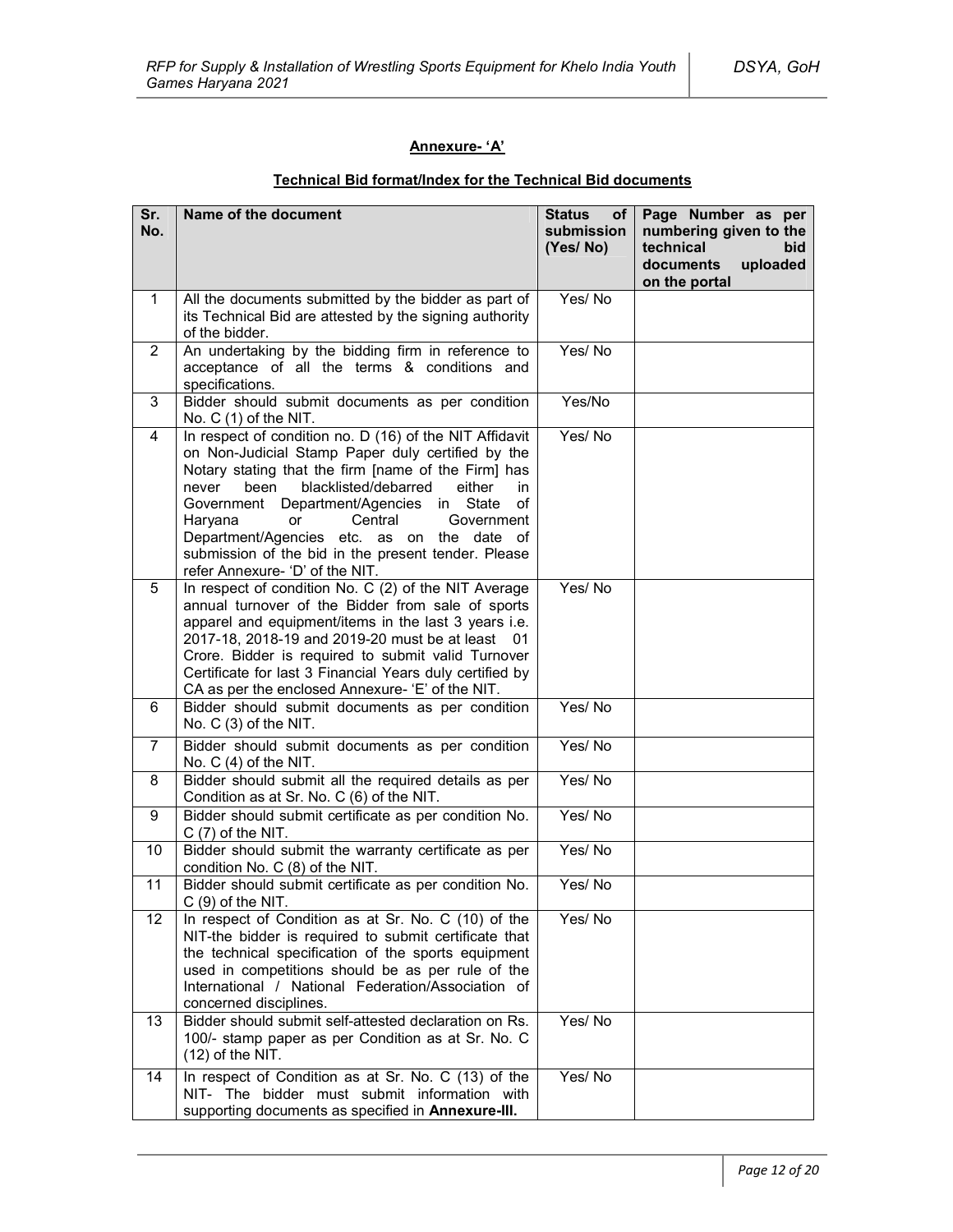| 15 | Bidder should submit undertaking as per condition<br>No. $C(22)$ of the NIT.   | Yes/No  |  |
|----|--------------------------------------------------------------------------------|---------|--|
| 16 | Bidder should provide Copy of valid<br><b>GST</b><br>Registration Certificate. | Yes/ No |  |
| 17 | Acceptance of Delivery Period as per NIT.                                      | Yes/No  |  |
| 18 | Acceptance of Payment terms as per NIT.                                        | Yes/No  |  |
| 19 | All uploaded documents are properly numbered and                               | Yes/No  |  |
|    | in sequence.                                                                   |         |  |
| 20 | Tender submission letter submitted                                             | Yes/No  |  |
| 21 | PDF Catalogue as per Annexure II                                               | Yes /No |  |

**Important:** -\* **In case the Technical Documents are uploaded on the portal without proper page numbering, the Tendering Department will be within its right to cancel the bid of the said firm.**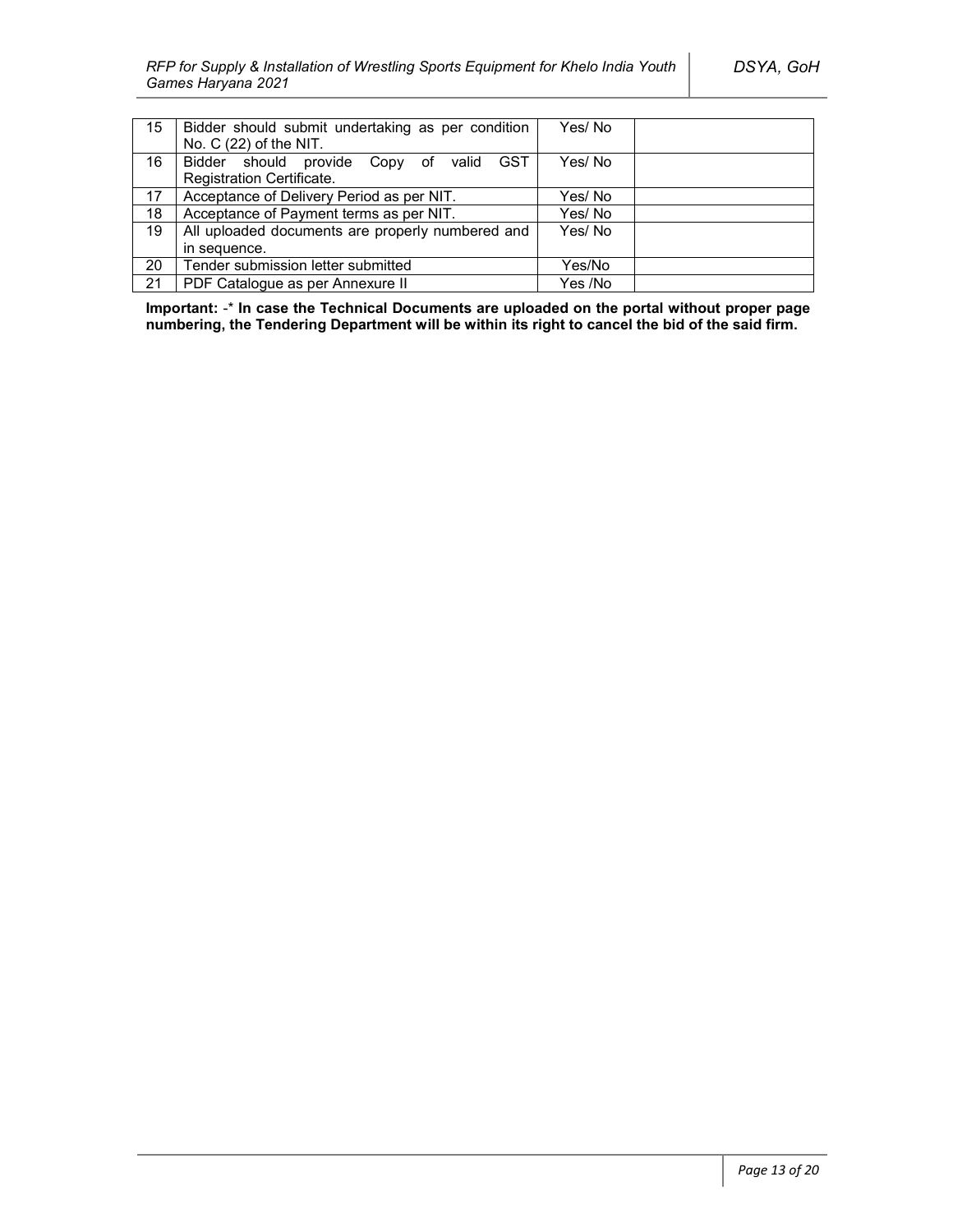### **Annexure- 'B'**

### **Tender Submission Letter**

To

CEO, Khelo India Youth Games, Department of Sports & Youth Affairs (DSYA), Government of Haryana Tau Devi Lal Sports Complex, Sector 3, Panchkula, Haryana – 134109

Sub: 'Supply & Installation of Wrestling Sports Equipment for Khelo India Youth Games Haryana-2021'

Ref: RFP No. .................................................

I/ We, the undersigned, offer to provide the above services to DSYA. We are hereby submitting our bid, in a sealed envelope.

I/We, hereby declare that:

- (a) We are enclosing and submitting herewith our Bid, with the details as per the requirements of the tender, for your evaluation and consideration.
- (b) I/We have read carefully the terms and conditions of the tender document attached hereto and hereby agree to abide by the said terms and conditions.
- (c) The bid is unconditional.
- (d) I/We undertake that documents submitted are genuine/authentic and nothing material has been concealed. I/We understand that the contract is liable to be cancelled, if it is found to be having obtained, through fraudulent means/concealment of information.
- (e) We shall make available to the DSYA any additional information it may find necessary or require to clarify, supplement or authenticate the Bid.
- (f) Until a formal agreement is prepared and executed, acceptance of this tender document shall constitute a binding contract between DSYA and us subject to the modifications, as may be mutually agreed to, between DSYA and us.
- (g) We agree to keep this bid valid for acceptance for a period of ninety (90) days from the date of opening the bid.

We understand that the DSYA is not bound to accept any tender that the DSYA receives.

Yours faithfully,

Authorized Signatory (with Name, Designation, Contact no. and Seal) *Note: On the Letterhead of the Bidder.*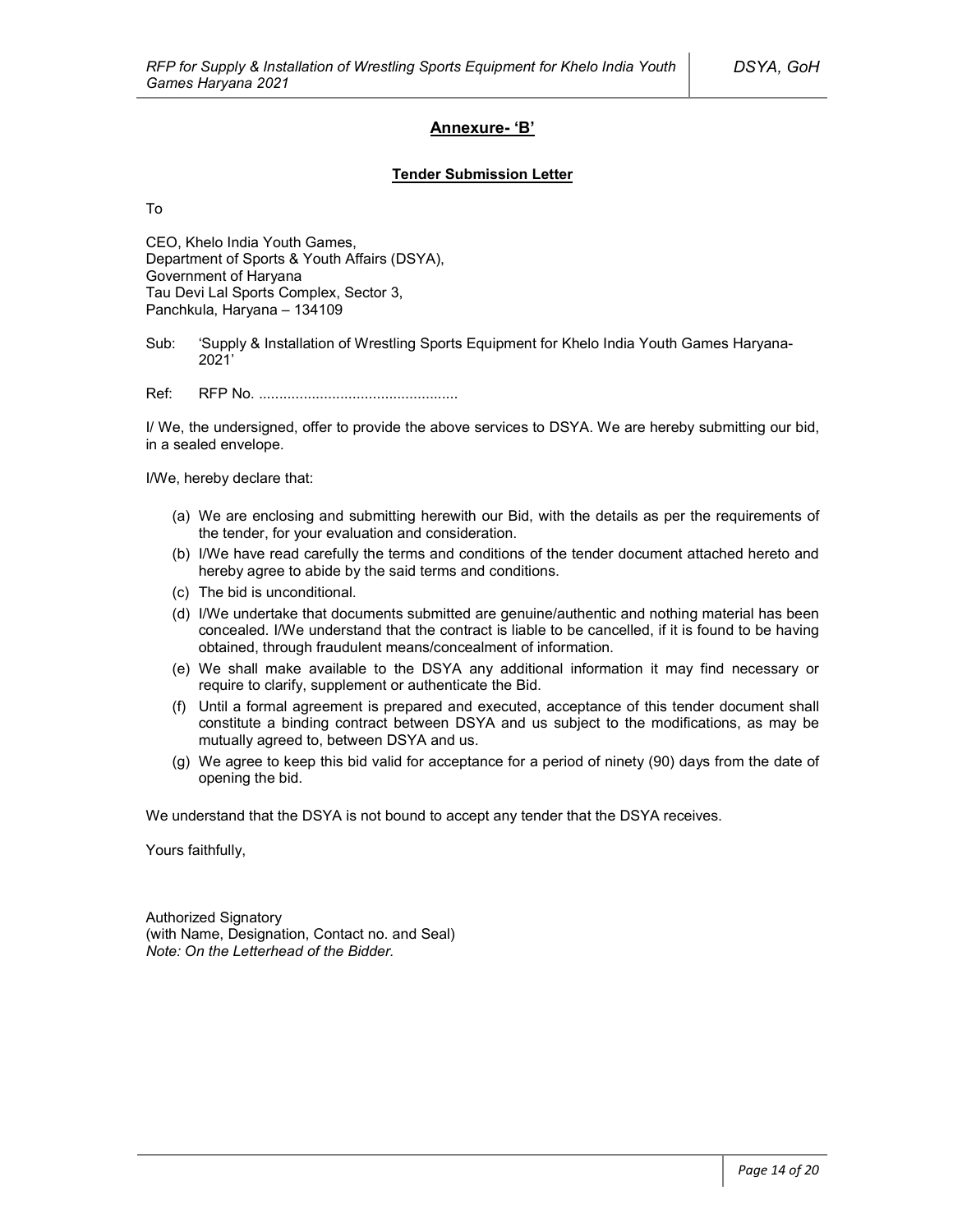### **Annexure- 'C'**

### **MAF (Manufacturer Authorization Form)**

Date: Ref Number:

To

CEO, Khelo India Youth Games, Department of Sports & Youth Affairs, Govt. of Haryana, Tau Devi Lal Sports Complex, Sector 3, Panchkula, Haryana - 134109

- Sub: 'Supply & Installation of Wrestling Sports Equipment for Khelo India Youth Games-2021, Haryana'
- Ref: RFP No. .................................................

Dear Sir,

We authorize M/s ................., to offer their quotation, negotiate and conclude the contract with you against the above invitation for offer.

We hereby extend our full guarantee and warranty as per terms and conditions of the and/or the contract for the equipment and services offered against this invitation for offer by the M/s ……………., **<Full address>**. We hereby commit to the terms and conditions and will not withdraw our commitments during the process and/or the period of contract. As OEM, if the successful bidder is unable to perform services as per contract, OEM shall offer maintenance services or designate another agency as per /contract for equipment offered and shall be responsible for execution of contract and shall be eligible to receive payments as per payment schedule

Yours Faithfully, (Signature of the Bidder)

Name Designation Seal<sup>1</sup> Date: Business Address: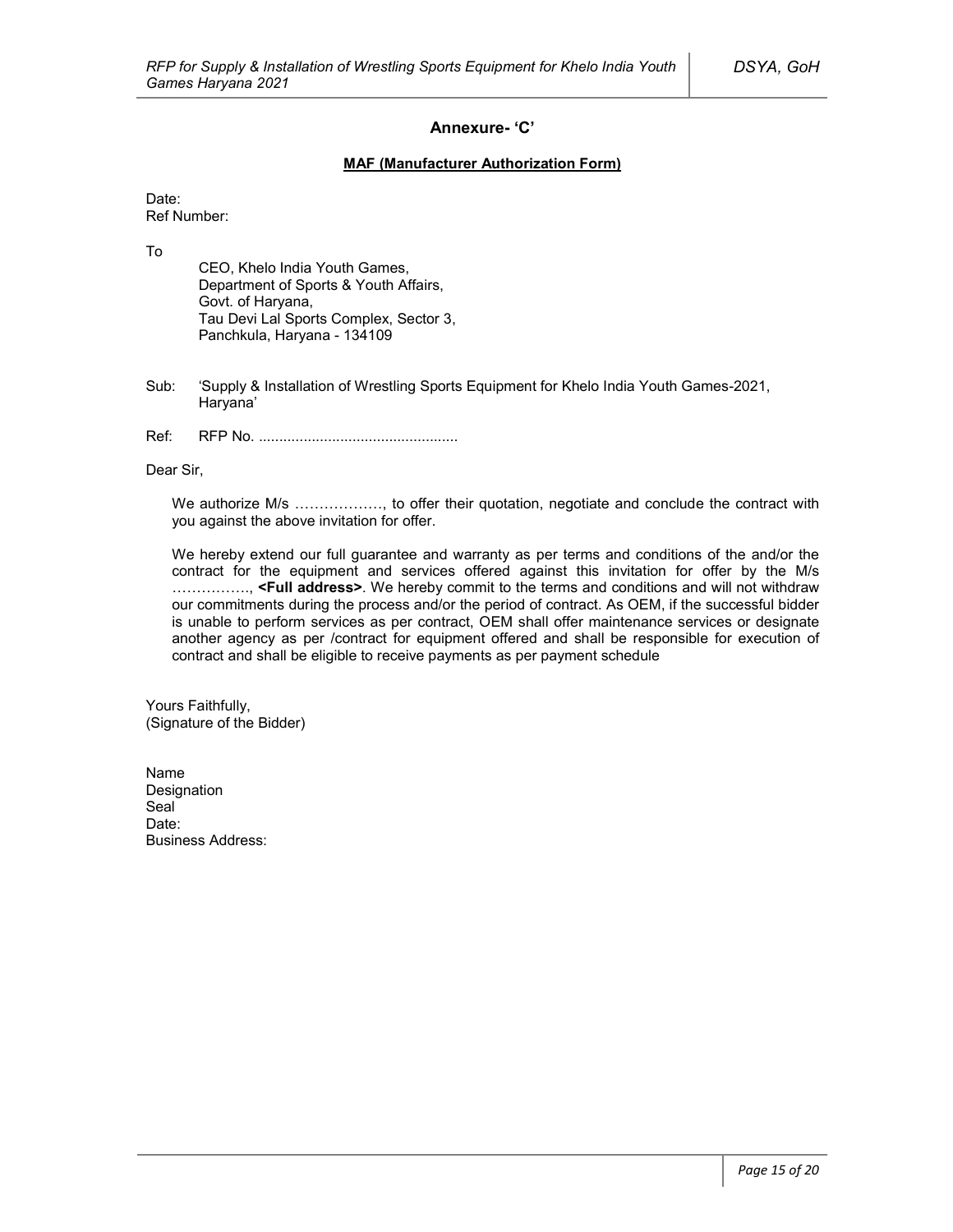# **Annexure-'D'**

### **Performa for Affidavit**

*(on non-judicial stamp paper of Rs. 100/-)*

I \_\_\_\_\_\_\_\_\_\_\_ Proprietor/Director/Partner of the firm M/s.\_\_\_\_\_ do hereby solemnly affirm that our firm M/s. has never been blacklisted/debarred either in Government Departments/Agencies in State of Haryana or Central Government Departments/Agencies etc. as on the date of submission of the bid in the present tender.

……………………………………………

Name of the Bidder ……………………………………………

Signature of the Authorised Signatory

…………………………………………… Name of the Authorised Signatory

| Place: |  |
|--------|--|
| Date:  |  |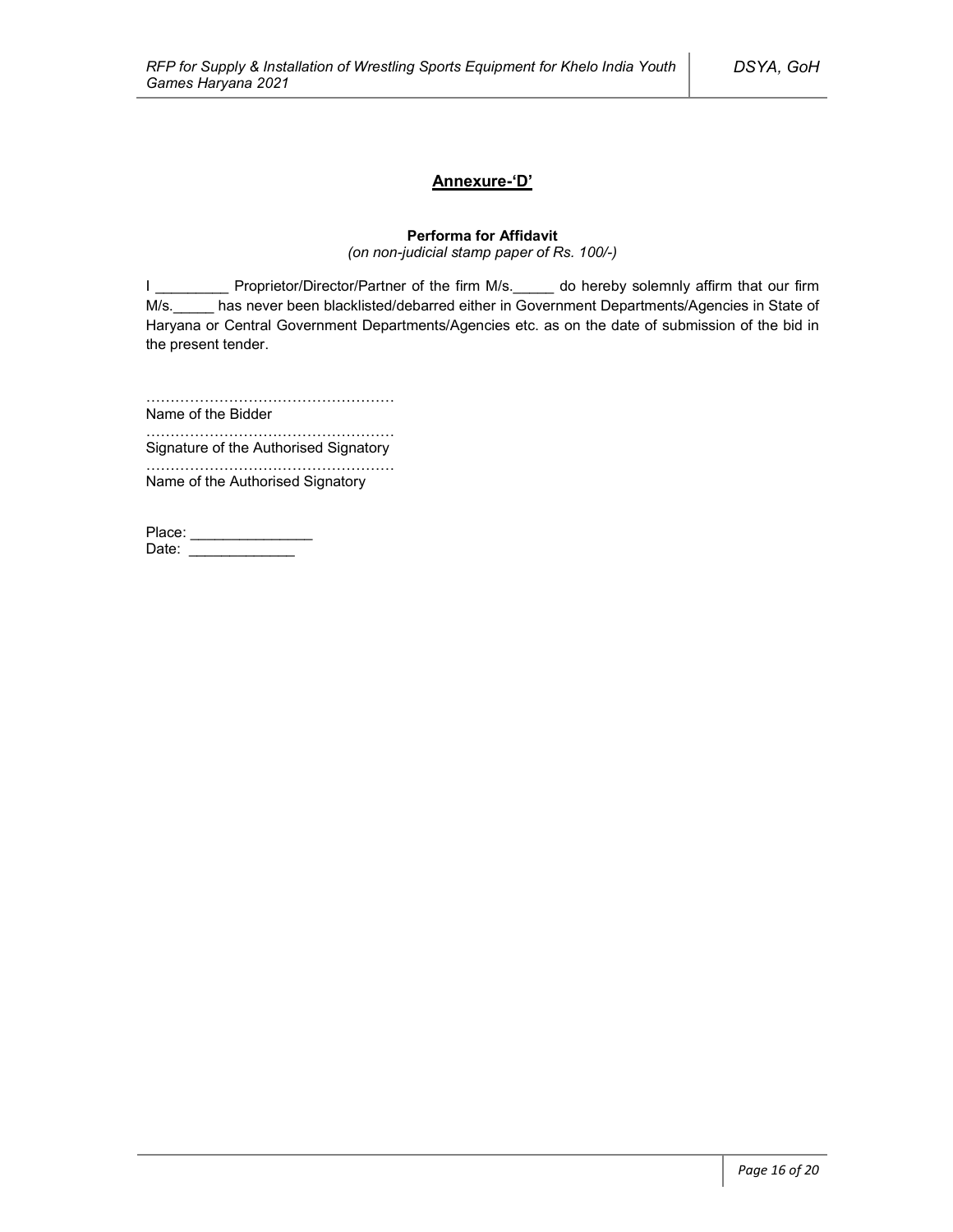# **Annexure- 'E'**

# **Format for Financial Capacity**

| <b>Financial Year</b> | <b>Annual Turnover</b> |
|-----------------------|------------------------|
| 2017-18               |                        |
| 2018-19               |                        |
| 2019-20               |                        |

**Note:** All figures quoted above shall be substantiated by attaching the copy of Audited Annual Reports or a certificate from a Chartered Accountant.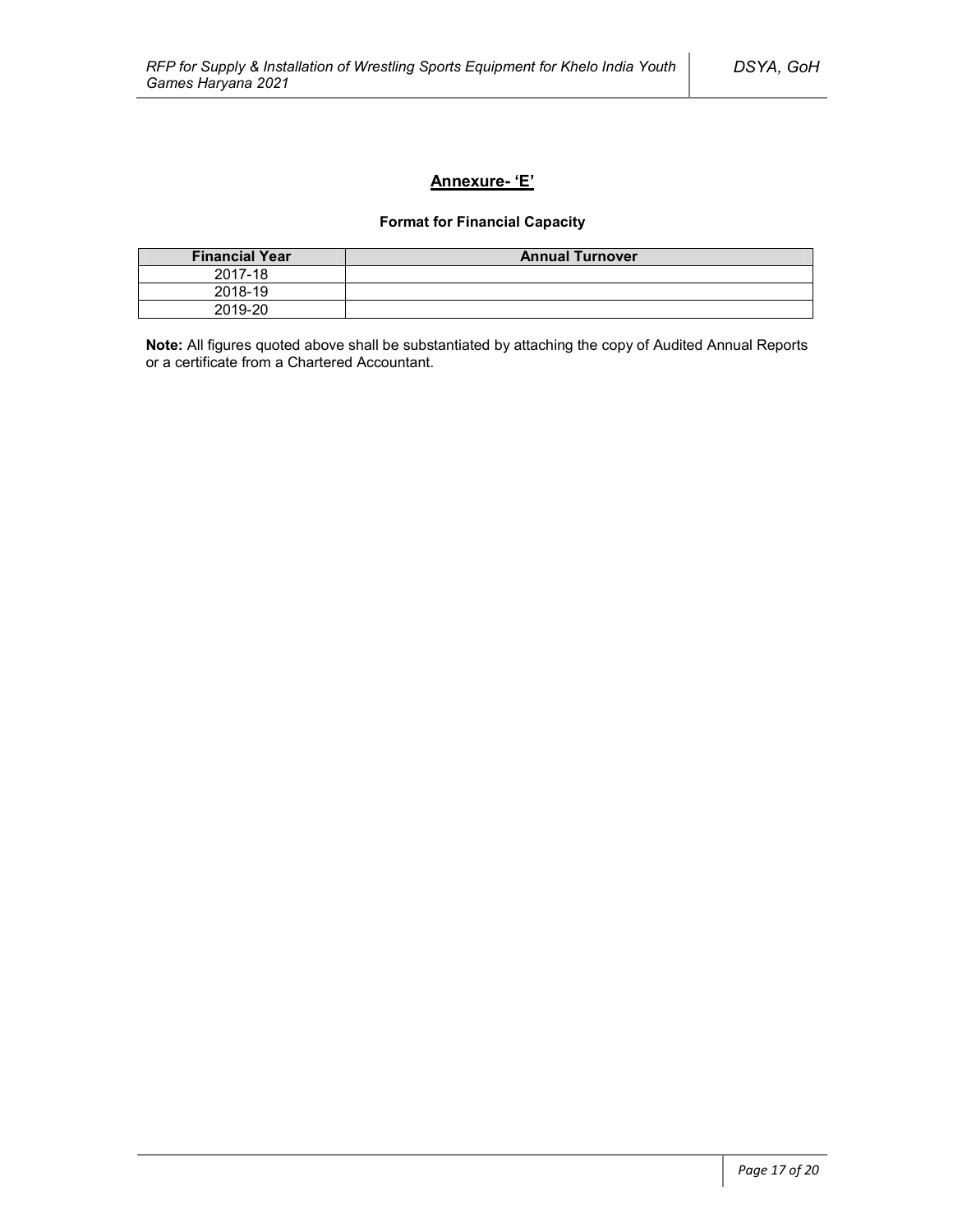### **ANNEXURE- 'I'**

### **ITEM WISE DETAILED SPECIFICATIONS & QUANTITY**

# **Sports Discipline: Wrestling**

| Sr<br><b>No</b> | <b>Item</b><br><b>Description</b>                                                                                         | <b>Item Specification</b>                                                                                                                                                                                                                                                                                                                                                                                                                                                                                                                                          | <b>Required</b><br><b>Brand</b>      | Quantity |
|-----------------|---------------------------------------------------------------------------------------------------------------------------|--------------------------------------------------------------------------------------------------------------------------------------------------------------------------------------------------------------------------------------------------------------------------------------------------------------------------------------------------------------------------------------------------------------------------------------------------------------------------------------------------------------------------------------------------------------------|--------------------------------------|----------|
| 1               | Competition<br><b>Wrestling Mat</b>                                                                                       | Nature of mat (12Per mtrx12Per mtr) 2mats and cover<br>/ flexirolle the cover is pasted along with the foam<br>;1mat length-2Per mtr; Width - 1Per mtr; Density 32<br>; Thickness 5cm not more than 6 cm;<br>*UWW Approved;<br>*Made of Heavy Duty PVC fabric, JSR foam;<br>* Non tearing Fabric;<br>*Waterproof;<br>* High Performance closed cell;<br>*Cross linked form to provide maxim shock absorption;<br>*Tapeless;<br>*Density foam;<br>*Self-coloured;<br>*Regulatory Marking;<br>*Velcro along the border;<br>*vinyl is treated with the anti-microbial | Dollamur<br>sport<br><b>Surfaces</b> | 2        |
| 2               | <b>Wrestling Mat</b><br>for warm-up                                                                                       | Nature of mat (12Per mtrx12Per mtr) 2mats and cover<br>/ flexirolle the cover is pasted along with the foam<br>;1mat length-2Per mtr; Width - 1Per mtr; Density 32<br>; Thickness 5cm not more than 6 cm;<br>*UWW Approved;<br>*Made of Heavy Duty PVC fabric, JSR foam;<br>* Non tearing Fabric;<br>*Waterproof;<br>* High Performance closed cell;<br>*Cross linked form to provide maxim shock absorption;<br>*Tapeless;<br>*Density foam;<br>*Self-coloured;<br>*Regulatory Marking;<br>*Velcro along the border;<br>*vinyl is treated with the anti-microbial | Dollamur<br>sport<br><b>Surfaces</b> | 2        |
| 3               | Wrestling<br>Dummies Set<br>(per set $=$ Size<br>Small = $2$ ;<br>Medium= 2;<br>Large= $2)$                               | Size Small = 2; Medium= 2; Large= 2; Material-<br>Synthetic Leather non-tearing cloth, Heavy Duty PVC<br>fabric, JSR foam;<br>*Filling - Compresed foam;<br>*Stitching with Nylone thread;<br>*Bend Elbow                                                                                                                                                                                                                                                                                                                                                          | Suples                               | 1        |
| $\overline{4}$  | Wrestling<br>Platform with<br>installation &<br>uninstallation<br>as per<br>schedule will<br>be provided by<br>department | Wooden Plateform with metal legs; Length -105 feet;<br>Breadth-52 feet; Height-0.80 to 1.10Per mtr (not higher<br>than 1.10Per mtr)                                                                                                                                                                                                                                                                                                                                                                                                                                | Any<br>Brand                         | 1        |

**Note:** Bidders are requested to quote exactly the required specifications and brands which are mentioned above. Quoted items other than the above-mentioned specifications and brands will not be considered.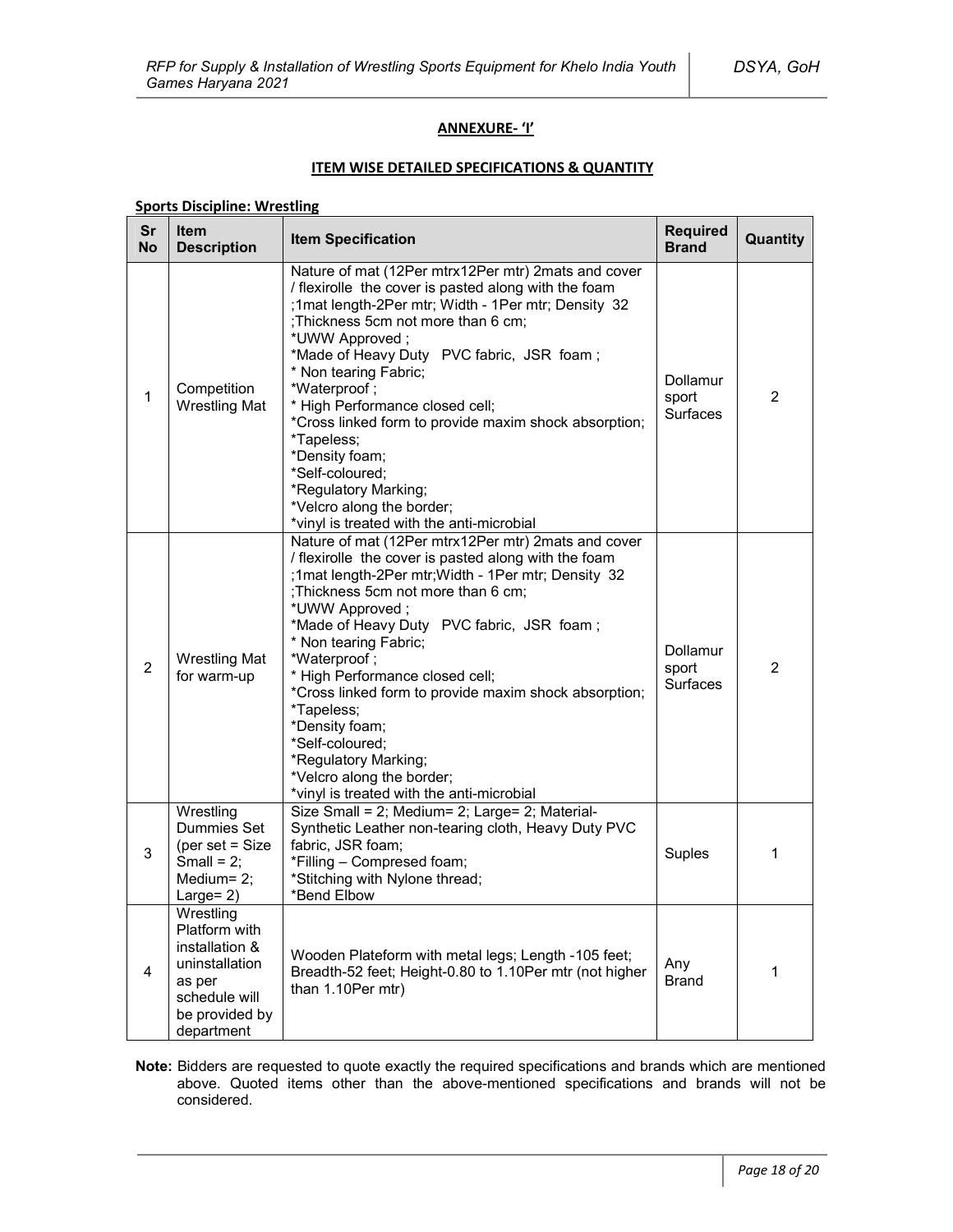# **ANNEXURE- 'II'**

# **COMPLIANCE STATEMENT:**

# **Sports Discipline: Wrestling**

| <b>Sr No</b> | <b>Item Description</b>                                                                                       | Compliance<br><b>Specifications</b><br>(Yes/No) | <b>Offer Brand</b><br>(Make/Model) | <b>Remarks</b><br>(If Any) |
|--------------|---------------------------------------------------------------------------------------------------------------|-------------------------------------------------|------------------------------------|----------------------------|
| 1            | <b>Competition Wrestling Mat</b>                                                                              |                                                 |                                    |                            |
| 2            | Wrestling Mat for warm-up                                                                                     |                                                 |                                    |                            |
| 3            | Wrestling Dummies Set (per set =<br>Size Small = $2$ ; Medium= $2$ ;<br>Large= $2$ )                          |                                                 |                                    |                            |
| 4            | Wrestling Platform with<br>installation & uninstallation as per<br>schedule will be provided by<br>department |                                                 |                                    |                            |